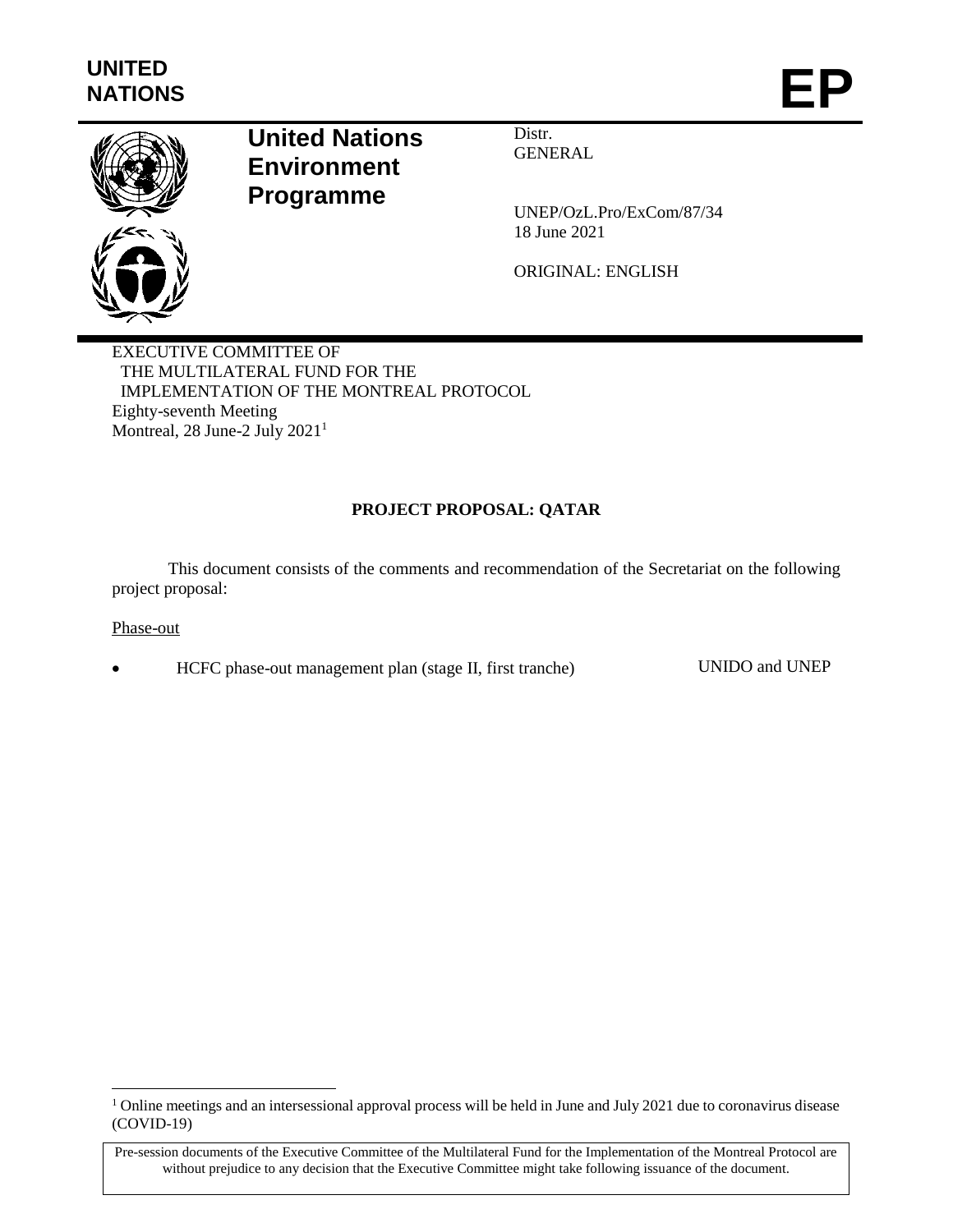# **PROJECT EVALUATION SHEET – MULTI-YEAR PROJECTS**

# **QATAR**

| <b>I) PROJECT TITLE</b>        | <b>AGENCY</b>      |
|--------------------------------|--------------------|
| HCFC phase-out plan (stage II) | UNIDO (lead), UNEP |

**(II) LATEST ARTICLE 7 DATA (Annex C Group I)** Year: 2019 69.52 (ODP tonnes)

| (III) LATEST COUNTRY PROGRAMME SECTORAL DATA (ODP tonnes) |         |       |          |               |           |         |         |     | <b>Year: 2020</b> |
|-----------------------------------------------------------|---------|-------|----------|---------------|-----------|---------|---------|-----|-------------------|
| Chemical                                                  | Aerosol | Foam  | Fire-    | Refrigeration |           | Solvent | Process | Lab | Total sector      |
|                                                           |         |       | fighting |               |           |         | agent   | use | consumption       |
|                                                           |         |       |          | Manufacturing | Servicing |         |         |     |                   |
| HCFC-22                                                   |         |       |          |               | 56.43     |         |         |     | 56.43             |
| HCFC-141b in                                              |         | 42.35 |          |               |           |         |         |     | 42.35             |
| imported                                                  |         |       |          |               |           |         |         |     |                   |
| pre-blended                                               |         |       |          |               |           |         |         |     |                   |
| polyols                                                   |         |       |          |               |           |         |         |     |                   |

| (IV) CONSUMPTION DATA (ODP tonnes) |       |                                                      |       |
|------------------------------------|-------|------------------------------------------------------|-------|
| 2009 - 2010 baseline:              | 86.90 | Starting point for sustained aggregate reductions:   | 86.08 |
|                                    |       | <b>CONSUMPTION ELIGIBLE FOR FUNDING (ODP tonnes)</b> |       |
| Already approved:                  | 57.86 | Remaining:                                           | 28.22 |

| (V) BUSINESS PLAN |                            | 2021    | 2022 | 2023    | <b>Total</b> |
|-------------------|----------------------------|---------|------|---------|--------------|
| <b>UNIDO</b>      | ODS phase-out (ODP tonnes) | 2.35    | 0.00 | 1.15    | 3.50         |
|                   | Funding (US \$)            | 219,350 |      | 107,000 | 326,350      |
| <b>UNEP</b>       | ODS phase-out (ODP tonnes) | 1.81    | 0.00 | . .87   | 3.68         |
|                   | Funding (US \$)            | 157,635 |      | 163,285 | 320,920      |

| (VI) PROJECT DATA                                  |              |               | 2021     | 2022     | 2023     | 2024     | 2025    | <b>Total</b> |
|----------------------------------------------------|--------------|---------------|----------|----------|----------|----------|---------|--------------|
| Montreal Protocol consumption limits               |              |               | 56.49    | 56.49    | 56.49    | 56.49    | 28.24   | n/a          |
| Maximum allowable consumption (ODP tonnes)         |              |               | 56.49    | 56.49    | 56.49    | 56.49    | 28.24   | n/a          |
| Projects costs requested in<br>principle $(US \$   | <b>UNIDO</b> | Project costs | 205,000  | $\theta$ | 100,000  | 0        | 60,000  | 365,000      |
|                                                    |              | Support costs | 14,350   | $\theta$ | 7,000    | $\Omega$ | 4,200   | 25,550       |
|                                                    | <b>UNEP</b>  | Project costs | 139,500  | $\Omega$ | 144,500  | $\Omega$ | 69,000  | 353,000      |
|                                                    |              | Support costs | 18,135   | $\Omega$ | 18,785   | $\Omega$ | 8,970   | 45,890       |
| Total project costs requested in principle (US \$) |              | 344,500       | $\theta$ | 244,500  | 0        | 129,000  | 718,000 |              |
| Total support costs requested in principle (US \$) |              | 32,485        | $\theta$ | 25,785   | $\Omega$ | 13,170   | 71,440  |              |
| Total funds requested in principle (US \$)         |              |               | 376,985  | $\Omega$ | 270,285  | 0        | 142,170 | 789,440      |

| (VII) Request for approval of funding for the first tranche (2021) |                                |                       |  |  |  |  |  |
|--------------------------------------------------------------------|--------------------------------|-----------------------|--|--|--|--|--|
| Agencv                                                             | <b>Funds requested (US \$)</b> | Support costs (US \$) |  |  |  |  |  |
| <b>UNIDO</b>                                                       | 205,000                        | 14,350                |  |  |  |  |  |
| UNEP                                                               | 139.500                        | 18,135                |  |  |  |  |  |
| Total                                                              | 344.500                        | 32,485                |  |  |  |  |  |

| $\overline{\phantom{a}}$<br>aroriot'<br>- secret:<br>: recommendation:<br>ы<br>м | Ind<br>consideration<br>ividua |
|----------------------------------------------------------------------------------|--------------------------------|
|----------------------------------------------------------------------------------|--------------------------------|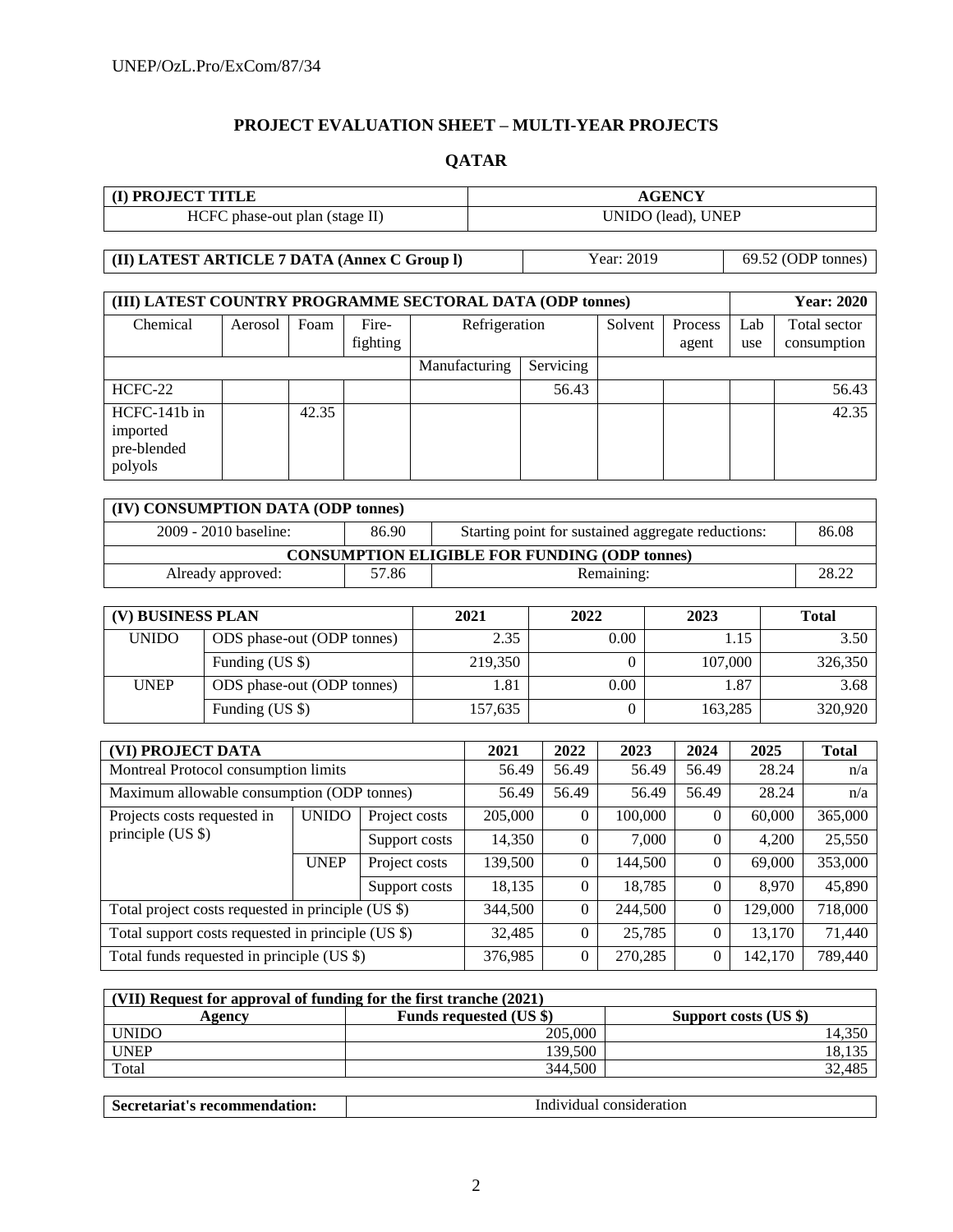# **PROJECT DESCRIPTION**

### **Background**

1. On behalf of the Government of Qatar, UNIDO as the lead implementing agency, has submitted a request for stage II of the HPMP, at a total cost of US \$789,440, consisting of US \$365,000, plus agency support costs of US \$25,500 for UNIDO, and US \$353,000, plus agency support costs of US \$45,890 for UNEP, as originally submitted.<sup>2</sup> The implementation of stage II of the HPMP will phase out 8.81 ODP tonnes of HCFCs and assist Qatar in meeting the target of 67.5 per cent reduction in HCFC baseline consumption by 2025.

2. The first tranche of stage II of the HPMP being requested at this meeting amounts to US \$376,985, consisting of US \$205,000, plus agency support costs of US \$14,350 for UNIDO, and US \$139,500, plus agency support costs of US \$18,135 for UNEP, as originally submitted.

#### **Status of implementation of stage I of the HPMP**

3. Stage I of the HPMP for Qatar was originally approved at the  $65<sup>th</sup>$  meeting<sup>3</sup> and revised at the 82<sup>nd</sup> meeting<sup>4</sup> to meet the 20 per cent reduction from the baseline by 2015, at a total cost of US \$1,150,907, plus agency support costs to phase out 57.86 ODP tonnes of HCFCs used in the refrigeration and air-conditioning (RAC) servicing sector and XPS foam manufacturing sector. In line with decision 86/29(b), stage I of the HPMP was completed by 31 December 2020, and the project financially completed with UNIDO returning remaining balances to the present meeting.

#### HCFC consumption

4. The Government of Qatar reported under country programme (CP) implementation report a consumption of 56.43 ODP tonnes of HCFC in 2020, which is 35 per cent below the HCFC baseline for compliance. The Article 7 data for 2020 has not been reported yet. The 2016-2020 HCFC consumption is shown in Table 1.

| rabic 1. Here $\epsilon$ consumption in Quan (2010–2020 in tier / data)<br><b>HCFC</b> | 2016     | 2017     | 2018     | 2019     | 2020*    | <b>Baseline</b> |
|----------------------------------------------------------------------------------------|----------|----------|----------|----------|----------|-----------------|
| Metric tonnes (mt)                                                                     |          |          |          |          |          |                 |
| HCFC-22                                                                                | 1,066.10 | 1,084.66 | 1,179.62 | 1,263.81 | 1,026.00 | 1,335.50        |
| <b>HCFC-123</b>                                                                        | 15.52    | 0.00     | 10.88    | 0.55     | 0.00     | 16.40           |
| HCFC-141b                                                                              | 37.37    | 59.45    | 5.44     | 0.00     | 0.00     | 5.24            |
| HCFC-142b                                                                              | 36.00    | 36.00    | 48.00    | 0.00     | 0.00     | 195.90          |
| Total (mt)                                                                             | 1,154.99 | 1,180.11 | 1,243.94 | 1,264.36 | 1,026.00 | 1,553.04        |
| HCFC-141b in imported                                                                  | 0.00     | 0.00     | 0.00     | 380.00   | 385.00   | $0.00**$        |
| pre-blended polyols*                                                                   |          |          |          |          |          |                 |
| <b>ODP</b> tonnes                                                                      |          |          |          |          |          |                 |
| HCFC-22                                                                                | 58.64    | 59.66    | 64.88    | 69.51    | 56.43    | 73.45           |
| <b>HCFC-123</b>                                                                        | 0.31     | 0.00     | 0.22     | 0.01     | 0.00     | 0.33            |
| HCFC-141b                                                                              | 4.11     | 6.54     | 0.60     | 0.00     | 0.00     | 0.58            |
| HCFC-142b                                                                              | 2.34     | 2.34     | 3.12     | 0.00     | 0.00     | 12.73           |
| <b>Total (ODP tonnes)</b>                                                              | 65.40    | 68.54    | 68.82    | 69.52    | 56.43    | 86.90           |
| HCFC-141b in imported                                                                  | 0.00     | 0.00     | 0.00     | 41.80    | 42.35    | $0.00**$        |
| pre-blended polyols*                                                                   |          |          |          |          |          |                 |

\* CP data.

l

\*\*Average consumption between 2007 and 2009.

<sup>&</sup>lt;sup>2</sup> As per the letter of 12 July 2020 from the Ministry of Municipality and Environment of Qatar to UNIDO and UNEP.

<sup>&</sup>lt;sup>3</sup> Annex XXXI of document UNEP/OzL.Pro/ExCom/65/60 and Corr.1.

<sup>4</sup> Annex VIII of document UNEP/OzL.Pro/ExCom/82/72.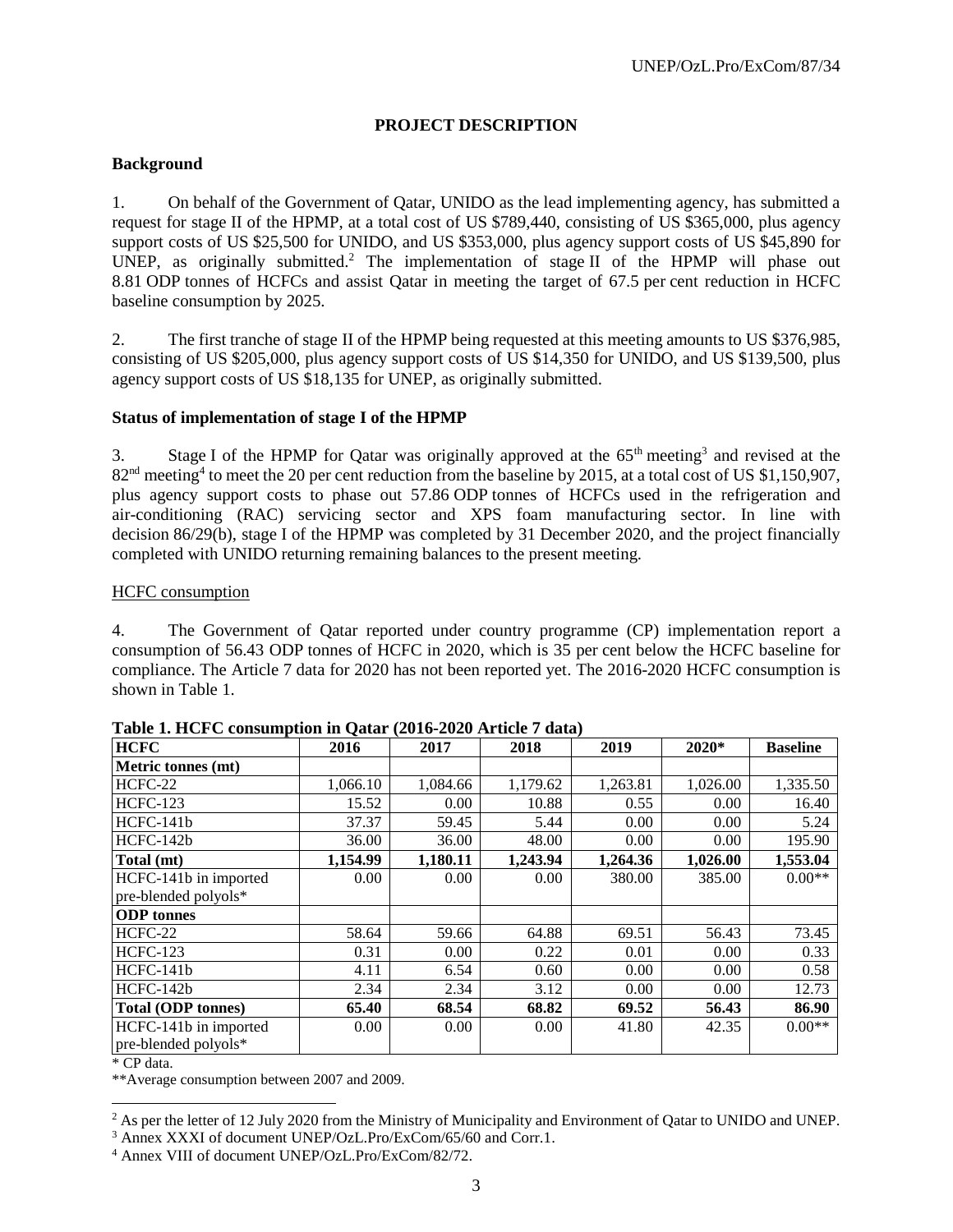5. While consumption of HCFC-22 in 2020 decreased, in line with the implementation of the country's licensing and quota system and the phase-out of the XPS foam manufacturing sector, use to service air-conditioning (AC) equipment appears to be increasing. Consumption of HCFC-142b was phased out in 2018 with the completion of the conversion of the XPS foam manufacturing sector. HCFC-123 is used intermittently to service chillers. While bulk HCFC-141b, which had been used as a flushing agent, has been phased out, HCFC-141b contained in imported pre-blended polyols was consumed in 2019 and 2020 for spray foam at large housing projects and at industrial facilities.

# *CP implementation report*

6. The Government of Qatar reported HCFC sector consumption data under the 2019 CP implementation report which is consistent with the data reported under Article 7 of the Montreal Protocol.

## Status of progress and disbursement

# *Legal framework*

7. Under stage I of the HPMP, the Government has continued to implement a licensing and quota system for HCFC imports and exports. Licences for the import of HCFC-142b are no longer issued, and the Government banned the import of (bulk) HCFC-141b on 1 January 2020. In line with Gulf Cooperation Council (GCC) regulations, the venting of refrigerants during installation, servicing, and decommissioning of equipment is banned, and imports of CFCs and CFC-based equipment are banned. Sanctions range from a fine of US \$13,700 to imprisonment of up to one year plus a fine of up to US \$137,000, depending on the infraction; to date there have been no cases where such penalties have been applied.

8. A draft ban on the import of all HCFC-based equipment was submitted to the Ministry Cabinet and is expected to be finalized and in force by 1 January 2022. In addition, the Government implemented an energy efficiency standard applied to RAC equipment (in line with other GCC countries); given that small capacity HCFC-22-based AC equipment (i.e., 2 tonnes of refrigeration and less) will not meet that standard, import of such equipment has effectively been banned. In addition, the only manufacturer of HCFC-123-based chillers has stopped manufacturing that equipment; therefore, no new HCFC-123-based chillers are expected to be imported into the country.

9. The country is implementing activities to enable the country's ratification of the Kigali Amendment; a timeline for ratification is not available.

# *XPS foam manufacturing sector*

10. Of three XPS foam manufacturing enterprises, one, Al Kawthar Factory, relocated to Oman; the conversions at Qatar Insulation Factory (QIF) and at Orient Insulation Factory have been completed and phased out 19.45 ODP tonnes of HCFC. Both converted to a  $CO<sub>2</sub>$  system with dimethyl ether as organic solvent and HFC-152a. Savings associated with the relocation of the enterprise Al Kawthar Factory of US \$26,160, plus agency support costs of US \$1,962, were returned by UNIDO to the 83<sup>rd</sup> meeting.

### *Refrigeration servicing sector*

- 11. The following activities were undertaken during stage I of the HPMP:
	- (a) Development of an e-licensing system was initiated. The system will be further developed under stage II, including to address HFCs;
	- (b) In February 2020, a stakeholder meeting was organized for 29 participants from RAC enterprises, ODS importers, and Government representatives on new HCFC measures,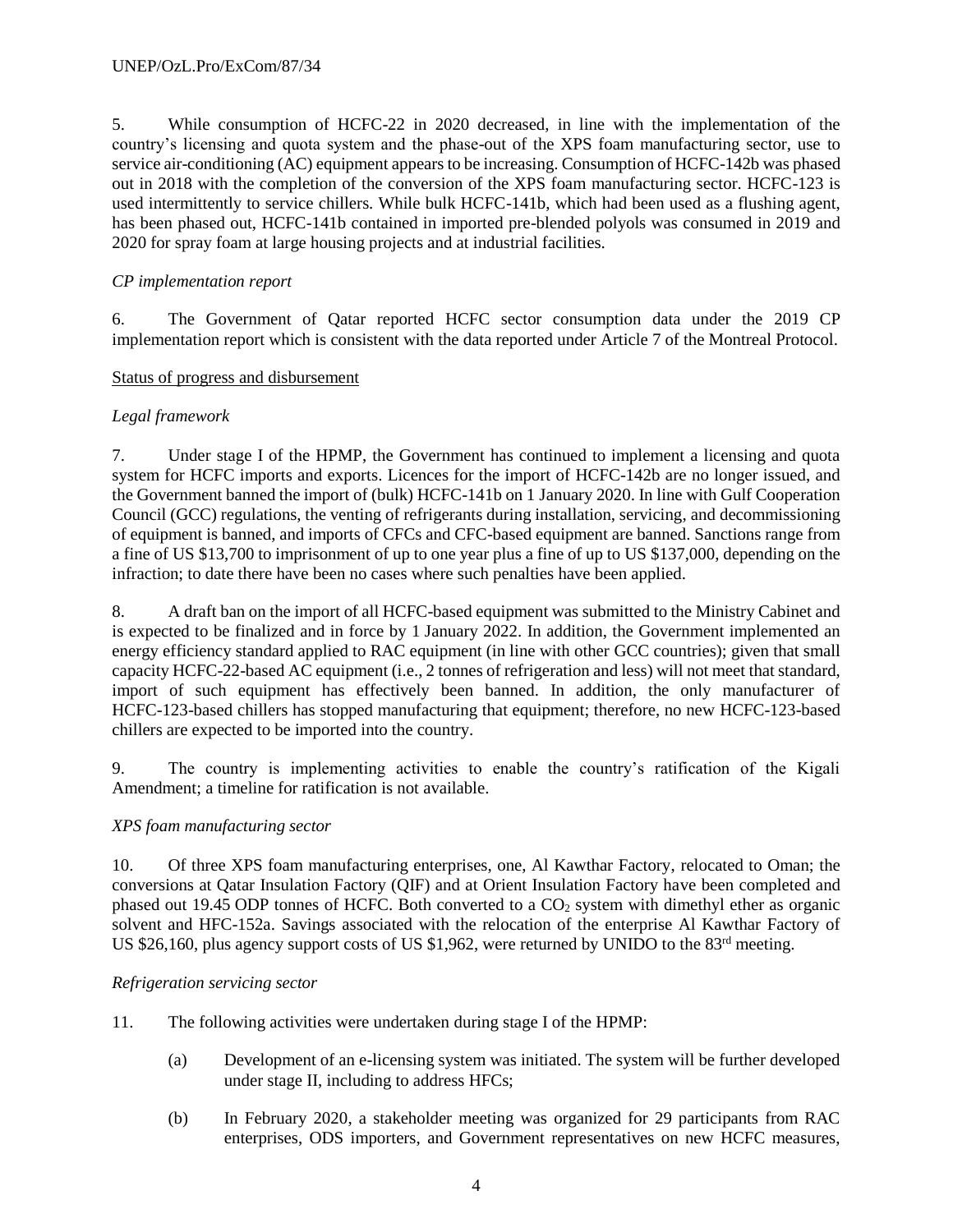including import controls, legal and economic incentives and penalties, training, public-awareness activities, and other sector-specific initiatives;

- (c) Two training programmes in April and September 2020 for 15 master RAC trainers to assess and certify the skills needed on good servicing practices, refrigerant recovery, reuse, and reclamation; refrigerant circuit pipes joining and installation methods; leak detection and tightness test; brazing examination; and safe use of alternative refrigerants;
- (d) An agreement was signed with Qatar University to carry out the national training programme under the national certification programme; in line with that programme, 10 workshops for 200 technicians on good servicing practices, including refrigerant containment, recovery and recycling (R&R), brazing, and safe handling of flammable refrigerants were held in December 2020;
- (e) During April to July 2020, 200 customs and enforcement officers were trained on enforcement of the licensing system, monitoring HCFC imports, reporting data to the national ozone unit (NOU), and measures to control illegal trade of HCFCs;
- (f) Four awareness-raising workshops and meetings were held, including a meeting in January 2019 to raise awareness about the quota system for 10 participants; a meeting in March 2020 with 19 participants from industry, technicians, and related authorities to discuss implementation of the certification scheme; and two meetings in March and May 2020 with UNEP, the NOU, the Association of Italian Refrigeration Technicians (ATF), Qatar University, and the College of North Atlantic representatives to discuss the certification scheme and the RAC training programme; and
- (g) Monitoring through regular missions to the project sites, e-mails, and virtual meetings between the NOU and UNEP, including one follow-up visit by the NOU to QIF to ensure the continued use of environmentally friendly alternatives in their XPS foam production line.

### *Level of fund disbursement*

12. As of June 2021, of the US \$1,124,747 so far approved (i.e., US \$1,019,747 for UNIDO<sup>5</sup> and US \$105,000 for UNEP), UNIDO had disbursed 93 per cent of the funds and UNEP had disbursed 100 per cent; in line with decision 86/29(b), the remaining US \$72,261 for UNIDO will be returned to the 87<sup>th</sup> meeting.

### **Stage II of the HPMP**

 $\overline{a}$ 

#### Remaining consumption eligible for funding

13. After deducting 57.86 ODP tonnes of HCFCs associated with stage I of the HPMP, the remaining consumption eligible for funding amounts to 28.22 ODP tonnes of HCFC-22 and HCFC-141b; of this amount, 8.23 ODP tonnes of HCFC-22 will be phased out in stage II; an additional 0.58 ODP tonnes of HCFC-141b will be deducted from the remaining consumption eligible for funding given the 1 January 2020 ban on HCFC-141b; and an additional 0.41 ODP tonnes of HCFC-22 would be deducted from the country's remaining consumption eligible for funding as noted in decision 86/29(b). The remaining consumption of 19.00 ODP tonnes eligible for funding will be addressed in a future stage of the HPMP.

<sup>&</sup>lt;sup>5</sup> In line with decision 82/34(d), UNIDO returned to the 83<sup>rd</sup> meeting US \$26,160 as Al Kawthar factory relocated to Oman, reducing UNIDO's amount approved from US \$1,045,907 to US \$1,019,747.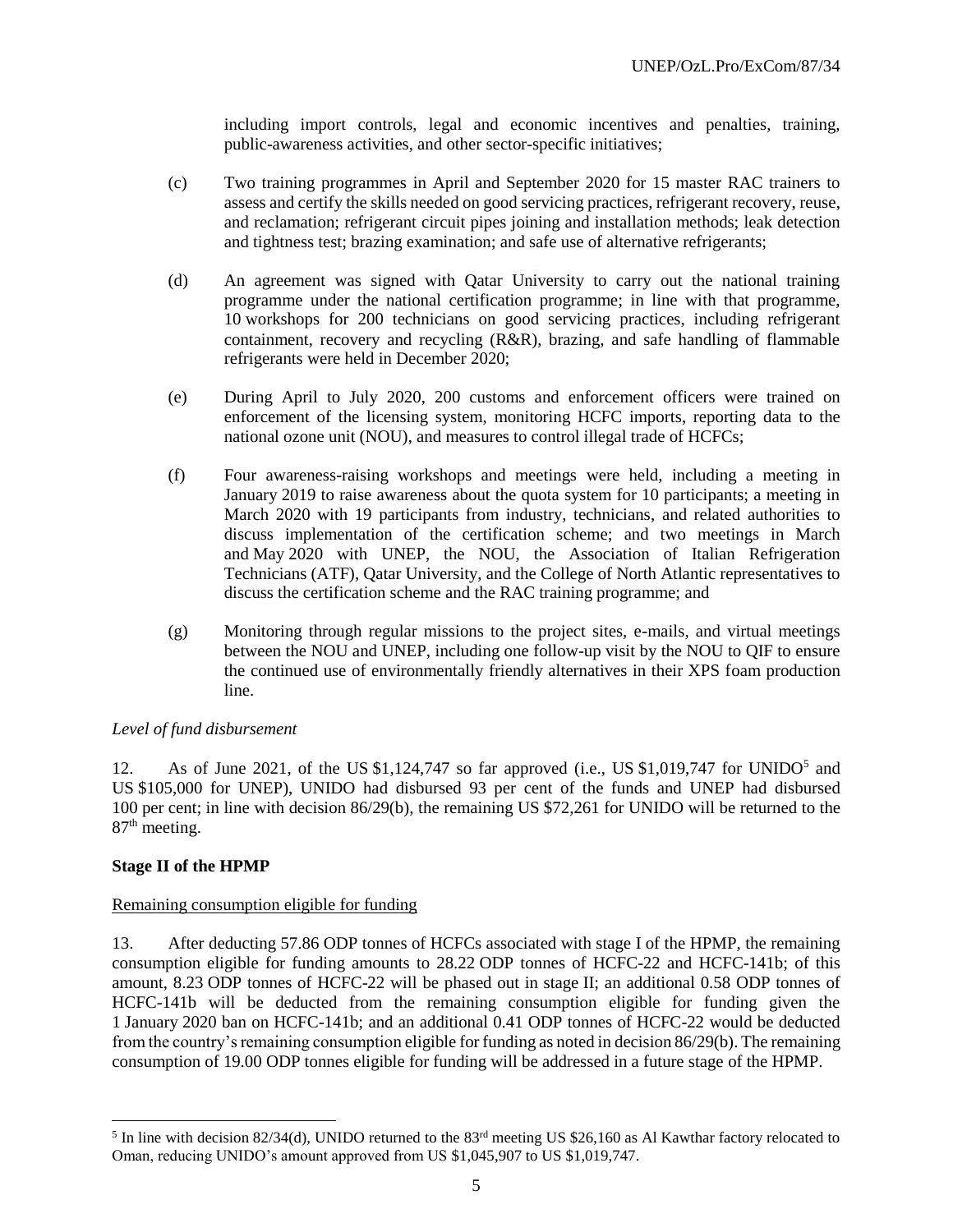# Sector distribution of HCFCs

14. There are approximately 3,000 technicians at 638 registered workshops servicing domestic AC units, commercial cold stores, chillers, and transportation refrigeration as shown in Table 2.

|                                         | Number of | Average       | <b>Leakage</b> | Consumption (mt)         |                            |              |  |
|-----------------------------------------|-----------|---------------|----------------|--------------------------|----------------------------|--------------|--|
| <b>Applications</b>                     | units     | charge $(kg)$ | rate $(\% )$   | <b>Servicing</b><br>need | <b>On-site</b><br>charging | <b>Total</b> |  |
| Domestic AC                             | 1,171,253 | 3.295         | 22.00          | 849.20                   |                            | 849.20       |  |
| Commercial, industrial AC, and chillers | 10,871    | 74.210        | 23.00          | 185.55                   | 206.64                     | 392.19       |  |
| Transport refrigeration                 | 2,402     | 6.770         | 10.00          | 1.62                     |                            | 1.62         |  |
| Large commercial refrigeration          | 1,181     | 73.750        | 10.00          | 8.71                     | 7.32                       | 16.03        |  |
| Industrial refrigeration                | 1.413     | 26.844        | 9.95           | 3.77                     | 1.00                       | 4.77         |  |
| Total                                   | 1,187,120 |               |                | 1,048.95                 | 214.96                     | 1,263.81     |  |

| Table 2. Sectoral distribution of HCFC-22 in Qatar in 2019 |
|------------------------------------------------------------|
|------------------------------------------------------------|

15. HCFC-22 represents virtually all<sup>6</sup> of the HCFC refrigerants used in the servicing sector; in 2019, the consumption of HCFC-22 was approximately equal to the combined consumption of HFC-134a, R404A, R-407C, and R-410A.

### Phase-out strategy in stage II of the HPMP

16. Stage II of the HPMP will focus on strengthening the HCFC licensing and quota system, promoting the transition to low-global-warming potential (GWP) technologies in the RAC sector, implementing legal instruments related to the safe use of low-GWP technologies, strengthening the capacity of the servicing sector, and establishing a certification scheme for technicians. The lessons learned and infrastructure established during the implementation of stage I of the HPMP will be utilized in stage II.

### Proposed activities in stage II of the HPMP

 $\overline{a}$ 

- 17. Stage II proposes the following activities:
	- (a) Policy and enforcement capacity-building, including a possible ban on HCFC-based equipment and updating policies, regulations, and safety standards on alternative refrigerants, including flammable refrigerants, and information dissemination to stakeholders on those updates; development and implementation of an e-licensing system; and a training workshop for 20 enforcement officers on HCFC policies (UNEP) (US \$65,000);
	- (b) Continued implementation of the licensing and quota system through regular maintenance and operation of the e-licensing system, review ODS policies and regulations with the aim to ensure the sustainability of the phase-out and identify possible incentives for low-GWP alternatives, development of legislation and management for R&R centres, and enhance control of ODS entering the country for transit under the Free Trade Agreement (UNEP) (US \$25,000);
	- (c) Customs training, including organization of two trainings for 40 customs officers on matters related to the Montreal Protocol and HCFC control, including risk profiling, and organization of two regional/cross-border enforcement cooperation meetings (UNEP) (US \$20,000); and procurement of five advanced refrigerant identifiers for training centres and customs checkpoints (UNIDO) (US \$20,000);

<sup>6</sup> HCFC-123 accounted for 0.04 per cent of the HCFCs used to service RAC equipment, with HCFC-22 accounting for the remaining 99.96 per cent.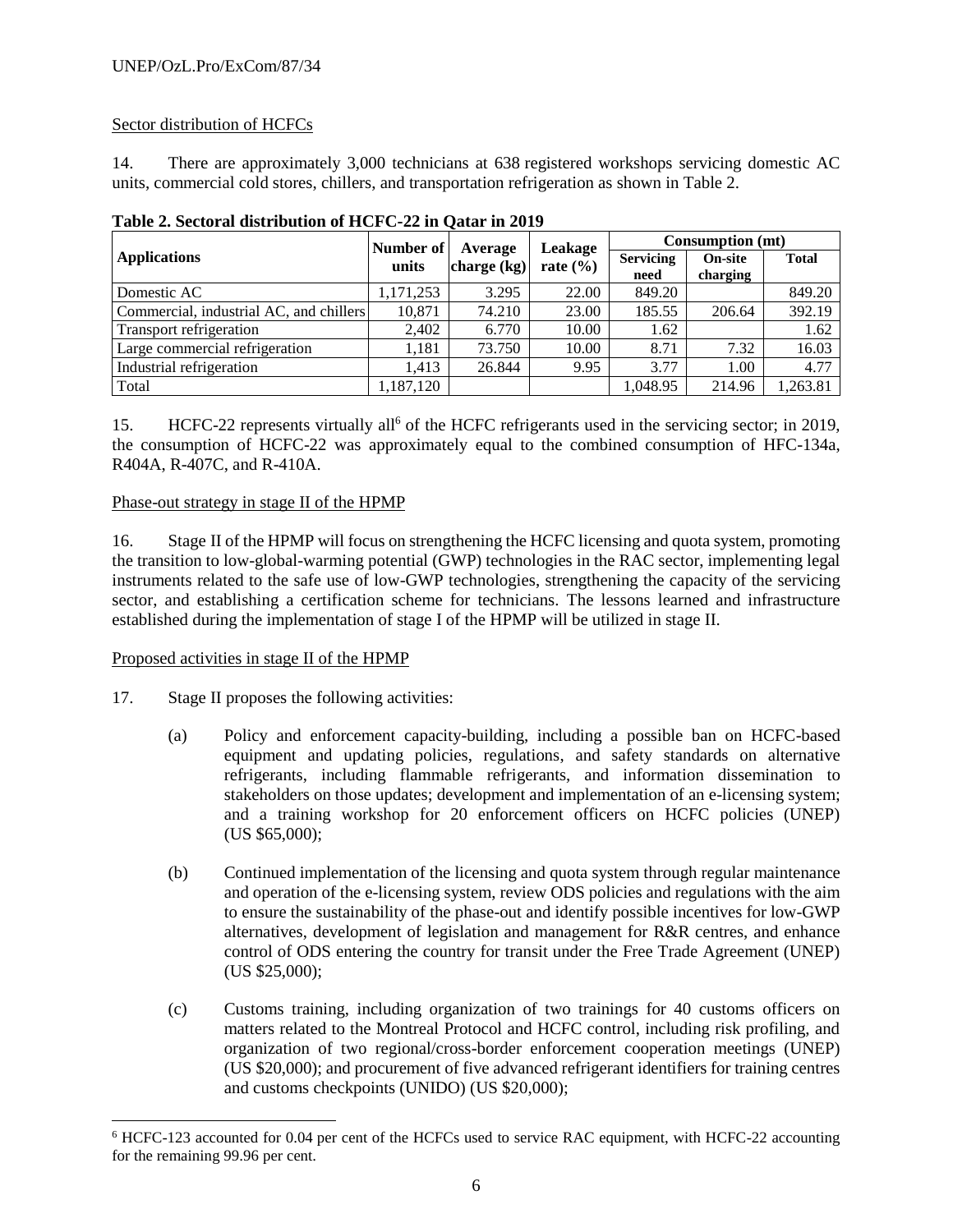- (d) Technician training and certification, including updating the training curriculum to address safe practices for handling low-GWP alternatives; one workshop for 20 trainers; 10 workshops with 20 technicians each on RAC good servicing practices, including the safe handling of low-GWP alternatives; and implementation of a pilot certification programme, including awareness-raising on the programme through the RAC associations, which will be strengthened (UNEP) (US \$188,000);
- (e) Awareness-raising activities to promote low-GWP alternative technologies; development of standards and codes, including on labelling, record-keeping, reporting requirements, and installation standards for low-GWP refrigerants; and operating procedures for service workshops handling low-GWP refrigerants (UNEP) (US \$55,000);
- (f) Establishment of a reclamation centre, including a financial and technical assessment, development of a business model, and procurement of equipment (including reclaim unit, four 1,000 lb storage tanks, transfer pump, scale, twenty-five 100 lb recovery tanks, twenty-five 30 lb recovery tanks, advanced refrigerant identifier, gas chromatograph and moisture tester, and 10 recovery units and cylinders); technical assistance to owners of HCFC-123 chillers to reduce leaks and transition to low-GWP alternatives, and procurement of three sets of equipment (including manifold gauges, portable leak detectors for hydrocarbons, ammonia and carbon dioxide, refrigerant weight scales, vacuum pump, recovery sets for hydrocarbons, recovery sets for other refrigerants, recycling cylinders, and tools) for training centres (UNIDO) (US \$275,000); and
- (g) Independent verification of consumption for each future tranche (UNIDO) (US \$20,000).

# *Project implementation and monitoring (PMU)*

18. The PMU, which is under the supervision of the NOU, is responsible for the day-to-day implementation of training programmes, technical assistance, and awareness-raising activities; coordinating stakeholders, industrial associations, research institutes, standard bureaus, training institutes, and the statistics bureau for the implementation of HPMP activities; supporting the NOU in collecting and analyzing consumption data pertaining to HCFCs associated with the HPMP, and supporting the independent verification process. The cost of those activities amounts to US \$50,000 for stage II, allocated to consultants (US \$44,800), travel (US \$2,600), and meetings and workshops (US \$2,600).

### *Gender policy implementation*

 $\overline{a}$ 

19. In line with decision  $84/92(d)$ ,<sup>7</sup> as well as UNEP's and UNIDO's gender mainstreaming policies, stage II will address gender equality and women's empowerment, including by seeking stakeholder input on how to integrate gender-specific indicators in planning, implementation, and reporting, and by supporting gender-balanced participation in training, capacity-building, and other activities where possible. Trainings and meetings will incorporate sessions on gender to further sensitize participants on the importance of gender mainstreaming and women's empowerment. The agencies will work closely with the Government to encourage participation of women in training programmes, to track the number of women customs officers, enforcement officers, and technicians that participate in training courses, and report on experiences and challenges faced, including best practices found while integrating gender issues into national plans.

 $7$  Decision 84/92(d) requested bilateral and implementing agencies to apply the operational policy on gender mainstreaming throughout the project cycle.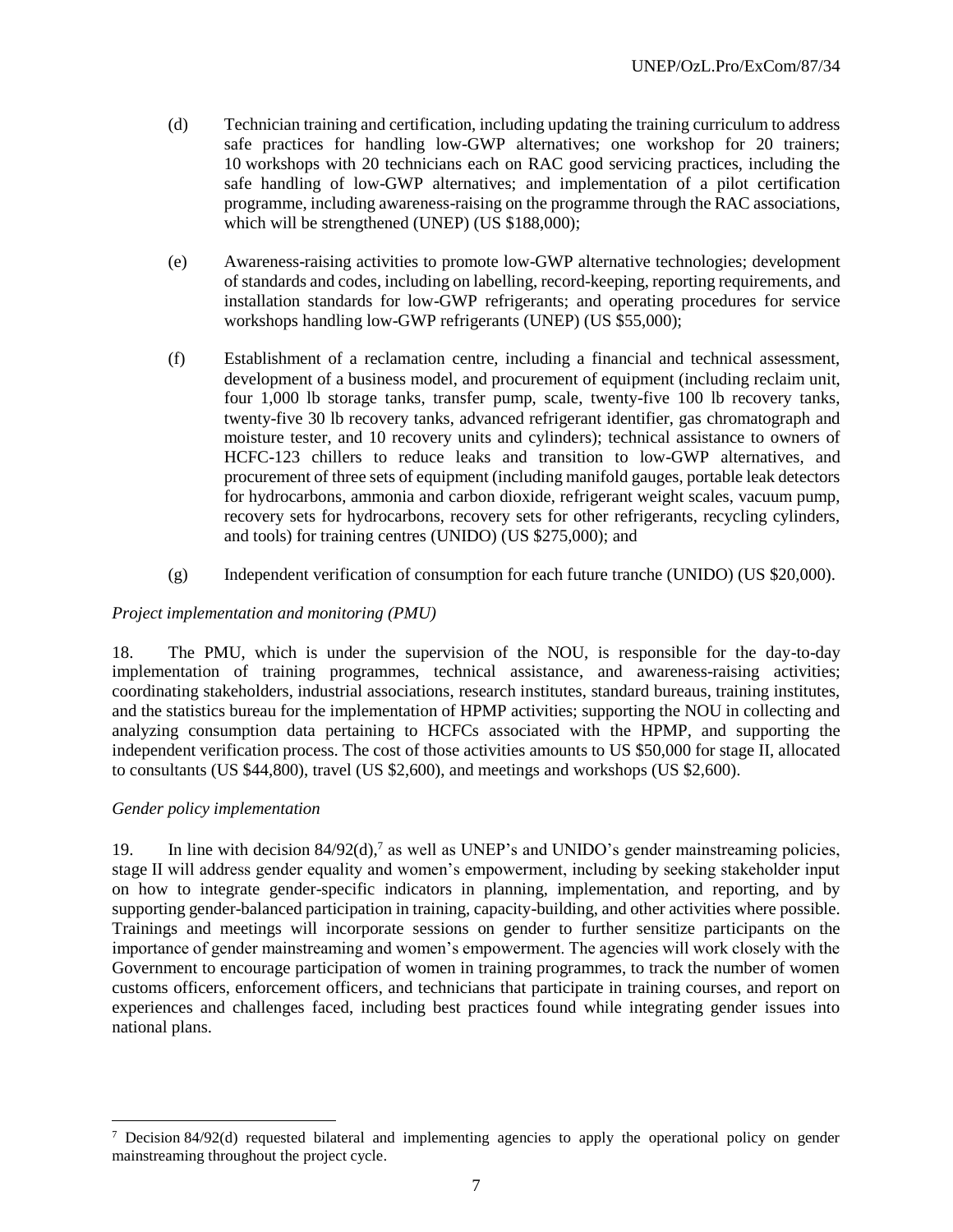# Total cost of stage II of the HPMP

20. The total cost of stage II of the HPMP for Qatar amounts to US \$718,000 (plus agency support costs), as originally submitted for achieving 67.5 per cent reduction from its HCFC baseline consumption by 2025. The proposed activities and cost breakdown are summarized in Table 3.

| <b>Activity</b>                                                                        | <b>Agency</b> | $Cost$ (US $\})$ |
|----------------------------------------------------------------------------------------|---------------|------------------|
| Policy and enforcement capacity-building, including implementation of e-licensing      | <b>UNEP</b>   | 65,000           |
| system                                                                                 |               |                  |
| Assist with operation of quota system, update ODS policy and regulations,              | <b>UNEP</b>   | 25,000           |
| development of legislation and management for R&R centres, and enhance control of      |               |                  |
| ODS entering the country                                                               |               |                  |
| Organization of two trainings for 40 customs officers and organization of two          | <b>UNEP</b>   | 20,000           |
| regional/cross-border enforcement cooperation meetings                                 |               |                  |
| Procurement of five advanced identifiers for training centres and customs checkpoints  | <b>UNIDO</b>  | 20,000           |
| Technician training, including one refresher training for 20 trainers and 10 workshops | <b>UNEP</b>   | 188,000          |
| with 20 technicians each on RAC good servicing practices, implementation of a pilot    |               |                  |
| certification programme, and support to RAC associations                               |               |                  |
| Awareness-raising activities to promote low-GWP alternative technologies               | <b>UNEP</b>   | 20,000           |
| Technical assistance in the development of standards for products and services         | <b>UNEP</b>   | 35,000           |
| Establishment of a reclamation centre, including development of a business model and   | <b>UNIDO</b>  | 275,000          |
| procurement of equipment, support for owners of HCFC-123 chillers, and procurement     |               |                  |
| of three sets of equipment for training centres                                        |               |                  |
| Verification of data (two reports)                                                     | <b>UNIDO</b>  | 20,000           |
| Monitoring and reporting                                                               | <b>UNIDO</b>  | 50,000           |
| <b>Total</b>                                                                           |               | 718,000          |

| Table 3. Total cost of stage II of the HPMP for Qatar as submitted |
|--------------------------------------------------------------------|
|--------------------------------------------------------------------|

Activities planned for the first tranche of stage II

21. The first funding tranche of stage II of the HPMP, at the total amount of US \$344,500, will be implemented between July 2021 and December 2022 and will include the following activities:

- (a) Updating policies, regulations, and safety standards on alternative refrigerants, including flammable refrigerants, and information dissemination to stakeholders on those updates; development of an e-licensing system; and providing training for importers and local authorities on its use (UNEP) (US \$35,000);
- (b) Updating ODS policy and regulations, development of legal framework for managing ODS R&R centres, and enhancing ODS control under the Free Trade Agreement (UNEP) (US \$9,000);
- (c) Training for 20 customs officers on matters related to the Montreal Protocol and HCFC control; organization of a regional/cross-border enforcement cooperation meeting (UNEP) (US \$10,000); and procurement of four refrigerant identifiers for training centres and key ports/check points (UNIDO) (US \$20,000);
- (d) Updating the training curriculum to address safe practices for the handling of low-GWP alternatives; one workshop for 20 trainers and two workshops for 40 technicians on good servicing practices, including the safe handling of low-GWP alternatives; and implementation of a pilot certification programme, including awareness-raising on the programme through the RAC associations (UNEP) (US \$73,000);
- (e) Dissemination of information on emerging low-GWP technologies with a focus on RAC manufacturing and servicing in collaboration with RAC associations, and review of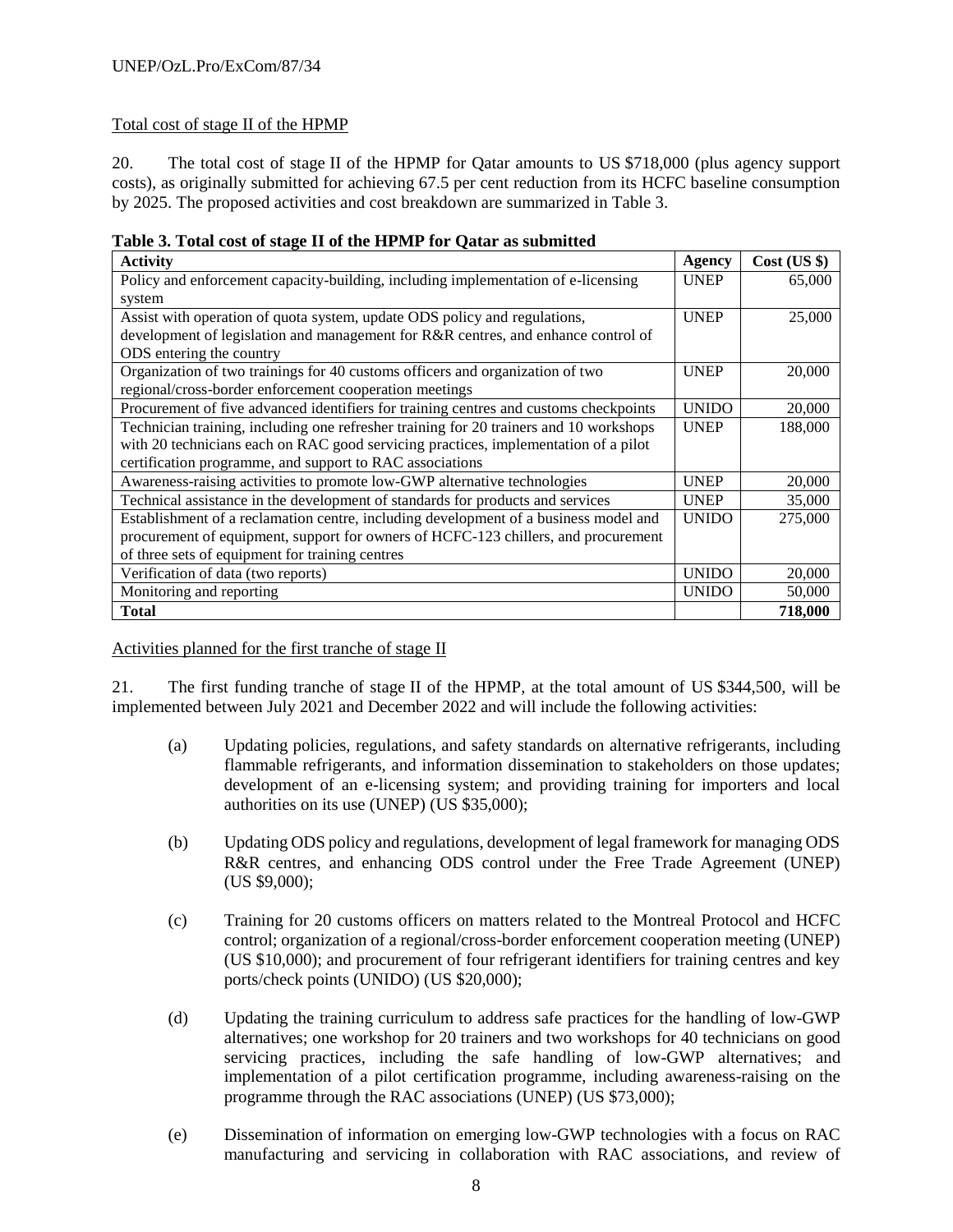national standards and codes that relate to the ODS sector and introduction/promotion of the internationally applicable standards (UNEP) (US \$12,500);

- (f) Preparations for the implementation of a reclamation centre, including development of a business model and procurement of equipment for one high-capacity reclamation centre, and technical assistance to assist HCFC-123 chiller owners to transition to non-ODS and low-GWP alternatives (UNIDO) (US \$165,000); and
- (g) Project management and monitoring, including consultants (US \$17,400), travel (US \$1,300), and meetings and workshops (US \$1,300) (UNIDO).

## **SECRETARIAT'S COMMENTS AND RECOMMENDATION**

### **COMMENTS**

22. The Secretariat reviewed stage II of the HPMP in light of stage I, the policies and guidelines of the Multilateral Fund, including the criteria for funding HCFC phase-out in the consumption sector for stage II of HPMPs (decision 74/50), and the 2021-2023 business plan of the Multilateral Fund.

#### Phase-out of HCFC-141b contained in imported pre-blended polyols

23. The Secretariat recalled that the verification report submitted to the 86<sup>th</sup> meeting had concluded that the 380 mt of HCFC-141b contained in imported pre-blended polyols that were reported as consumption in 2019 were imported in previous (unspecified) years; a lack of customs data precluded correcting prior year CP data reports to reflect the import of HCFC-141b contained in pre-blended polyol that may have taken place during that year. The 2020 consumption of HCFC-141b contained in imported pre-blended polyols, which is comparable to the reported 2019 consumption, suggests that the 2019 consumption may have been imported and used in that year, and that this use, which is for spray foam at insulation in construction projects, is a new use. At the time of finalization of the present document, it was not clear whether this was the case, nor what blowing agent was used for spray foam insulation in construction projects prior to 2019.

24. Noting the difficulties experienced in reporting the import of HCFC-141b contained in pre-blended polyols, stage II had included activities to strengthen the mechanisms to monitor and report controlled substances contained in pre-blended polyols. A report on the implementation of these activities will be included in the progress report to be submitted with the second tranche of stage II.

25. Although funding for the phase-out of HCFC-141b contained in imported pre-blended polyols is not eligible, as it was not imported during the 2007-2009 period, during the review process the Secretariat suggested to prioritize the phase-out of this consumption. The Secretariat also noted that the demonstration project for the phase-out of HCFCs by using HFO as a foam blowing agent in spray foam applications in high ambient temperatures<sup>8</sup> reported that spray foam formulation with HFO-1233zd(E) appears to be a potential alternative to replace both HCFC and HFC formulations. Subsequently, UNIDO indicated that the Government of Qatar agreed to ban the import of HCFC-141b contained in pre-blended polyols by 1 January 2024, once the foam enterprises convert to low-GWP alternatives with their own resources.

### Report on HCFC consumption

26. Further to a review by the Secretariat, it was noted that the dramatic increase in HCFC-22 consumption to service AC equipment reported to the  $86<sup>th</sup>$  meeting<sup>9</sup> was due to an inadvertent error in the survey conducted during the preparation of stage II of the HPMP. While HCFC-22 consumption to service

 $\overline{a}$ 

<sup>8</sup> UNEP/OzL.Pro/ExCom/85/9.

<sup>9</sup> Paragraph 4 of document UNEP/OzL.Pro/ExCom/86/70.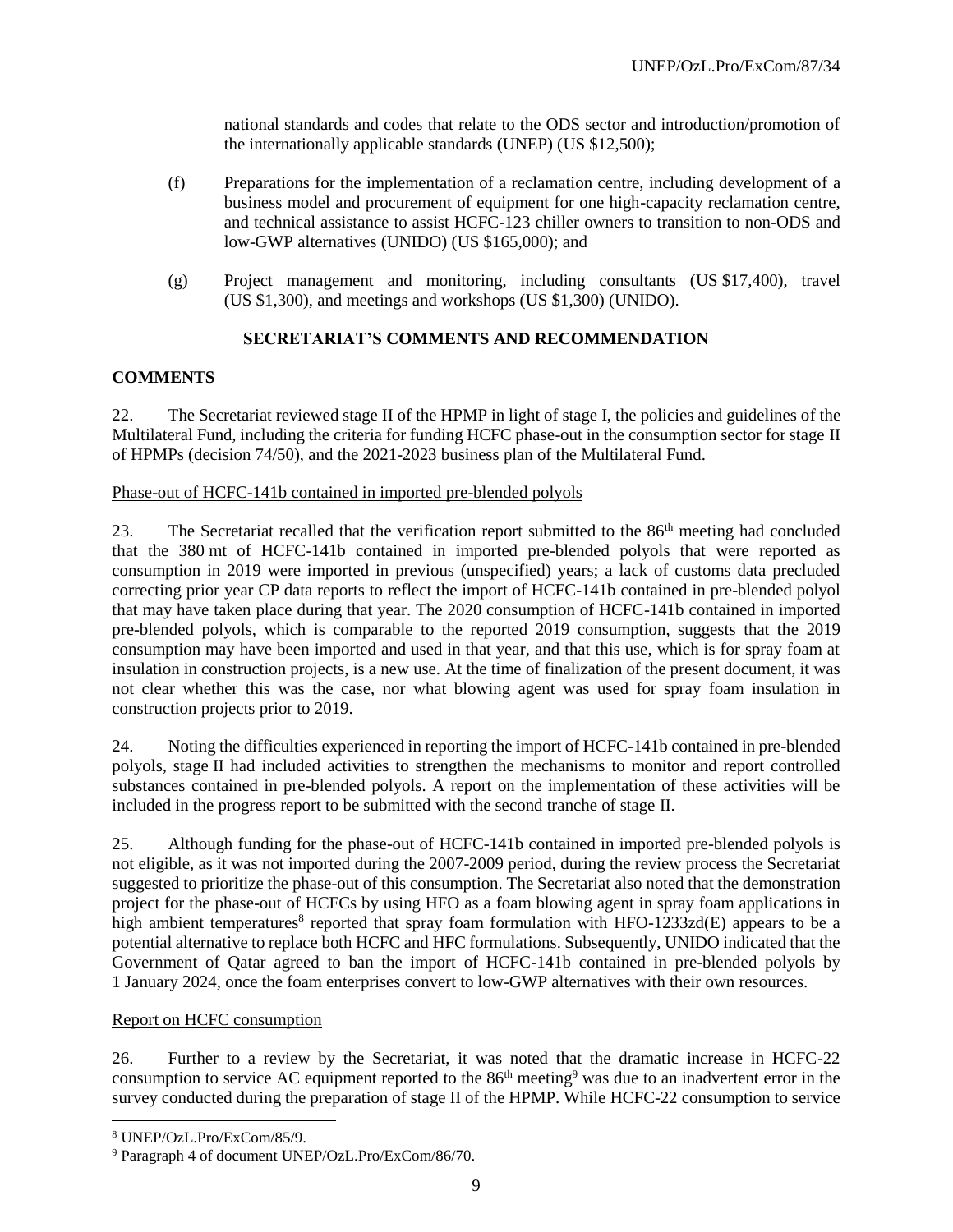AC equipment was likely increasing, consumption to service RAC equipment slightly decreased in 2020 relative to 2010, though that trend in consumption has varied: increases in 2014 and 2019 may be due to stockpiling in advance of the 2015 and 2020 control targets and reduced quotas; the 2017 embargo imposed by a number of countries in the region in 2017 may also have influenced consumption. The Secretariat notes the limited training of RAC technicians undertaken under stage I, and considers the activities planned under stage II to strengthen the capacity of the servicing sector and establish a certification scheme for technicians, would meaningfully contribute to the country's HCFC phase-out, including by improving practices to service AC equipment.

# Regulations to support HCFC phase-out

27. The Secretariat had detailed discussions with UNIDO and UNEP on actions that could be implemented to support the HCFC phase-out. Further to consultations, the Government of Qatar committed to implement by 1 January 2023 the following actions, and to request the second funding tranche only once all of them are in place:

- (a) A ban on disposable refrigerant cylinders;
- (b) A mandatory certification scheme for RAC technicians whose development was initiated in stage I;
- (c) Mandatory training on good servicing practices for all RAC technicians, including record-keeping practices (e.g., HCFC logbooks and HCFC equipment log books for systems above certain charge) and pre-determined schedules for leakage check by certified personnel for systems with charges above a certain limit; and
- (d) An e-licensing system, whose development was initiated under stage I.

28. In addition, UNEP clarified that the following changes would be implemented regarding HCFCs entering Qatar for transit under the Free Trade Agreement:

- (a) Requiring a permit for each HCFC shipment, including shipments in transit;
- (b) Requiring proof of origin for each HCFC shipment, and that document would accompany each physical shipment so the customs officer can examine it as part of the clearance procedure; and
- (c) Consider specifying the batch number(s), date(s) of production and substantial properties, e.g., purity.

## Technical and cost-related issues

29. While it is expected that the restrictions associated with the COVID-19 pandemic will be lifted by the time the project implementation starts in 2021, UNIDO confirmed that the necessary arrangements will be taken to allow continued implementation of all the proposed activities under their respective timelines if restrictions remain. UNIDO has strengthened virtual communication and training tools for capacity building, and improved procurement modalities are being prepared.

30. Noting that the technicians that were trained under stage I and those planned under stage II would only account for approximately 13 per cent of the technicians in the country, it was agreed that an additional 100 technicians would be trained and certified under stage II.

31. The Secretariat sought further information on the planned reclamation centre, particularly in relation to the lack of regulations to prohibit intentional emissions of controlled substances; the low price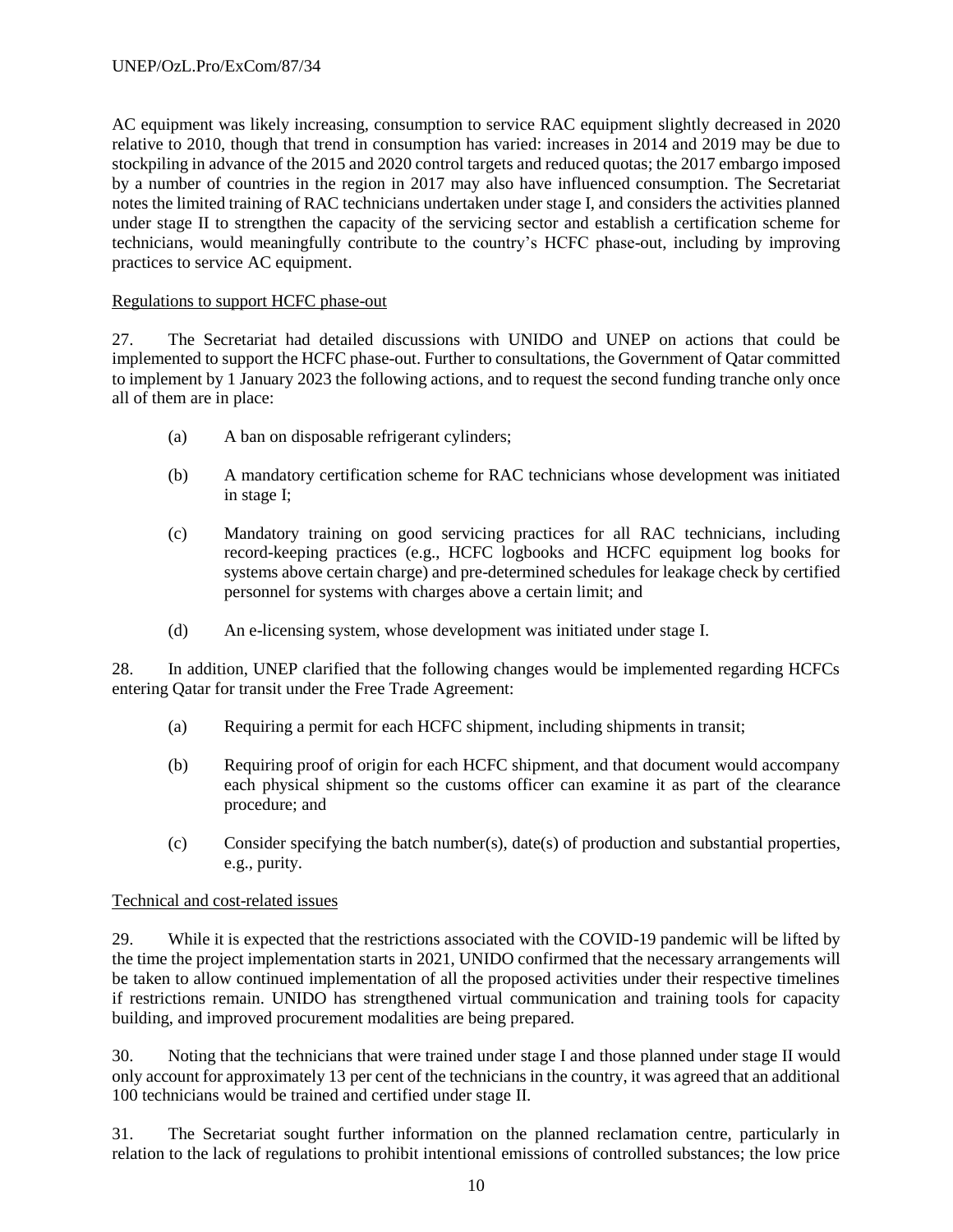of virgin HCFC-22 in the local market; the lack of an economic model for a self-sustained operation; and logistical matters (e.g., weight of equipment, distance, and small refrigerant charges to be recovered). UNIDO explained that Qatar has already banned the venting of refrigerants during installation, servicing, and decommissioning of equipment, and penalties may be imposed for contraventions to that regulation. Stage II of the HPMP includes measures that will enable reclamation of refrigerants, including the training and certification of technicians; implementation of mandatory good servicing practices (including record-keeping and pre-determined schedules for leakage check by certified personnel); and development of the legal framework for managing R&R centres. The current retail price of HCFC-22 is US \$7.04/kg; while measures to increase that price may further enable reclamation, such measures must also carefully consider other effects (e.g., equity). Moreover, the comprehensive technical and financial assessment has yet to be conducted, and a proper business model will be part of the evaluation criteria in selecting the host for the reclamation centre. It is expected that the centre would reclaim approximately 50 mt of HCFC-22 per year once it was operational. It was agreed that UNIDO will include a comprehensive report on the status of the reclamation centre, including quantities of refrigerant reclaimed, if any, as part of the second tranche request.

### Total project cost

32. The total cost for stage II of the HPMP amounts to US \$718,000, based on the phase-out of 8.23 ODP tonnes (149.58 mt) of HCFC-22 in the servicing sector calculated at US \$4.80/metric kg, in line with  $74/50(c)$ (xiii), to assist Oatar in meeting the target of 67.5 per cent reduction in HCFC baseline consumption by 2025. In line with decision 86/29(b), an additional 0.41 ODP tonnes of HCFC-22 and 0.58 tonnes of HCFC-141b will be deducted from the remaining consumption eligible for funding without funding from the Multilateral Fund. The total funding and funding for the first tranche were agreed as submitted.

## Impact on the climate

33. The proposed activities in the servicing sector, which include better containment of refrigerants through training and provision of equipment, will reduce the amount of HCFC-22 used for RAC servicing. Each kilogram of HCFC-22 not emitted due to better refrigeration practices results in savings of approximately  $1.8 \text{ CO}_2$ -equivalent tonnes. Although a calculation of the impact on the climate was not included in the HPMP, the activities planned by Qatar, including its efforts to promote low-GWP alternatives, as well as refrigerant recovery, reuse, and reclamation indicate that the implementation of the HPMP will reduce the emission of refrigerants into the atmosphere, resulting in climate benefits.

### **2021-2023 draft business plan of the Multilateral Fund**

34. UNIDO and UNEP are requesting US \$718,000, plus agency support costs, for the implementation of stage II of the HPMP for Qatar. The total requested value of US \$647,270, including agency support costs for the period of 2021-2023, is equal to the amount in the business plan.

### **Draft Agreement**

35. A draft Agreement between the Government of Qatar and the Executive Committee for the phase-out of HCFCs in stage II of the HPMP is contained in Annex I to the present document.

### **RECOMMENDATION**

36. The Executive Committee may wish to consider:

(a) Approving, in principle, stage II of the HCFC phase-out management plan (HPMP) for Qatar for the period from 2021 to 2025 to reduce HCFC consumption by 67.5 per cent of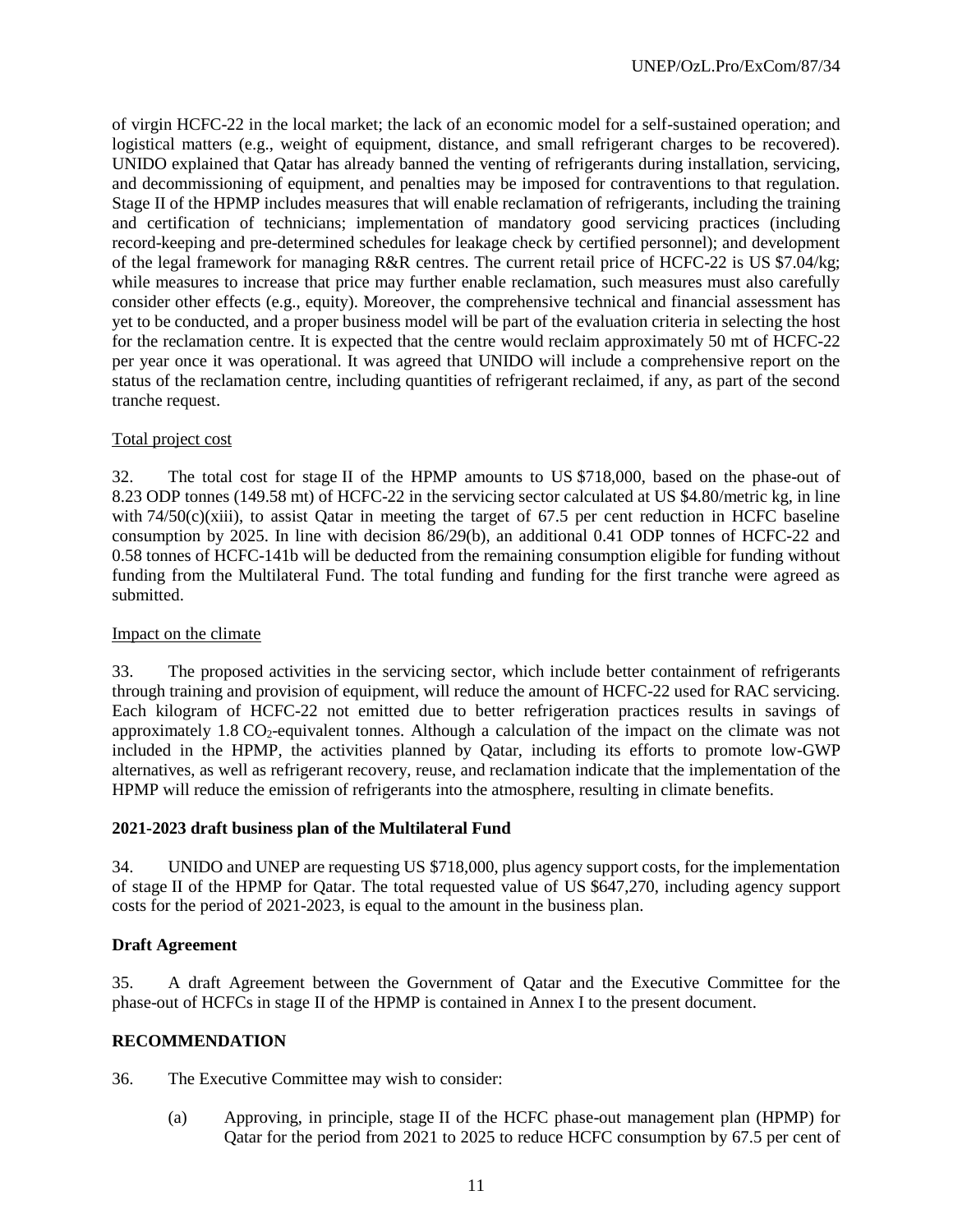the country's baseline, in the amount of US \$789,440, consisting of US \$365,000, plus agency support costs of US \$25,500 for UNIDO, and US \$353,000, plus agency support costs of US \$45,890 for UNEP;

- (b) Deducting 8.81 ODP tonnes of HCFCs from the remaining HCFC consumption eligible for funding;
- (c) Deducting an additional 0.41 ODP tonnes of HCFC-22 from the remaining HCFC consumption eligible for funding given the extension of stage I, in line with decision 86/29(b);
- (d) Noting the commitment by the Government to implement by 1 January 2023 the following:
	- (i) A ban on disposable refrigerant cylinders;
	- (ii) A mandatory certification scheme for refrigeration and air-conditioning (RAC) technicians;
	- (iii) Mandatory good servicing practices of RAC technicians, including record-keeping practices (e.g., HCFC logbooks and HCFC equipment log books for systems above certain charge) and pre-determined schedules for leakage check by certified personnel for systems with charges above a certain limit; and
	- (iv) An e-licensing system;
- (e) Allowing the submission of the second tranche of the HPMP once the commitments identified in sub-paragraph (d) above had been implemented;
- (f) Noting the country's commitment to ban the import and use of HCFC-141b contained in pre-blended polyols by 1 January 2024 by converting to low-global warming potential alternatives, and that the country would not be eligible for further funding from the Multilateral Fund to phase out HFCs contained in pre-blended polyols;
- (g) Approving the draft Agreement between the Government of Qatar and the Executive Committee for the reduction in consumption of HCFCs, in accordance with stage II of the HPMP, contained in Annex I to the present document; and
- (h) Approving the first tranche of stage II of the HPMP for Qatar, and the corresponding tranche implementation plans, in the amount of US \$376,985, consisting of US \$205,000, plus agency support costs of US \$14,350 for UNIDO, and US \$139,500, plus agency support costs of US \$18,135 for UNEP.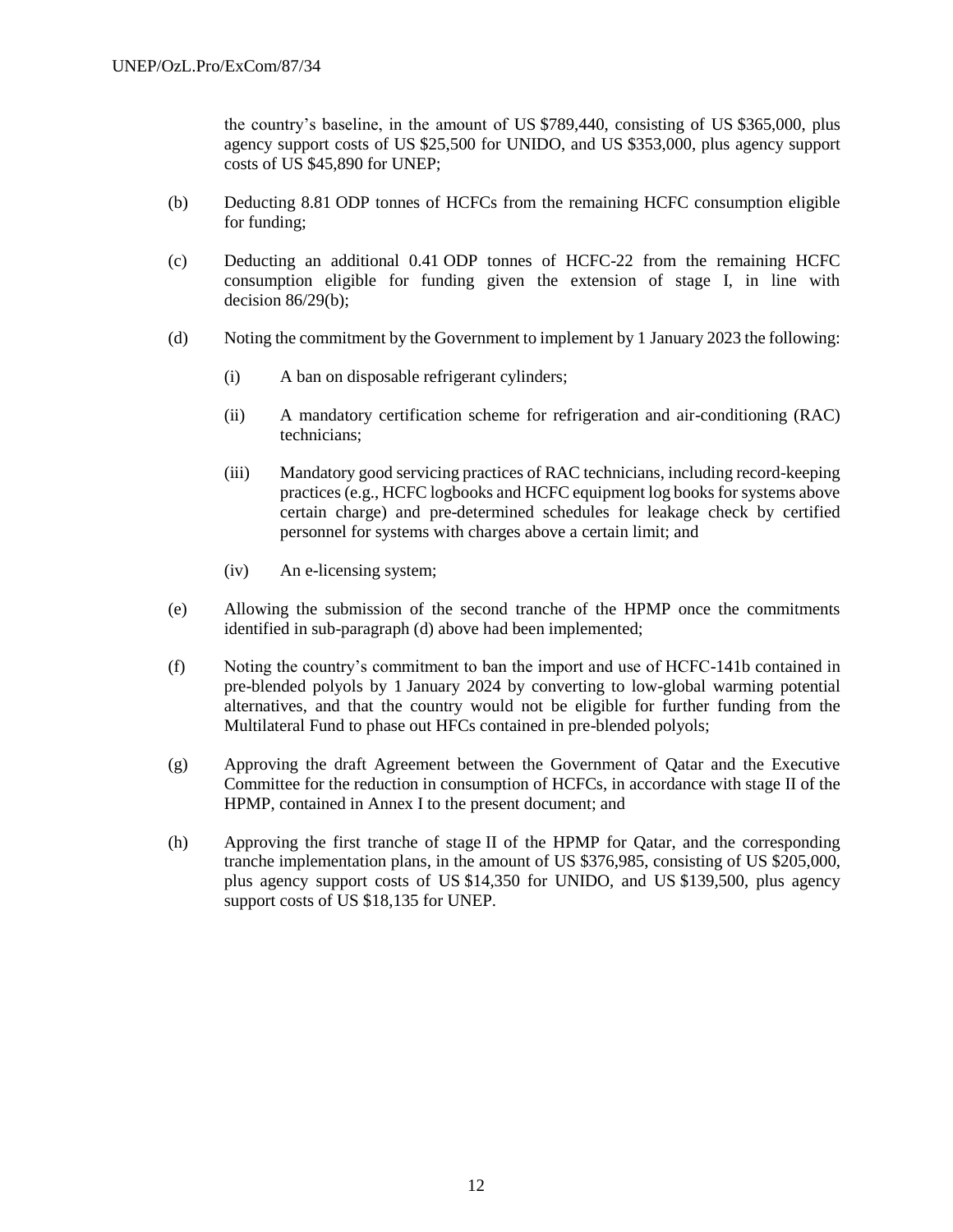### **Annex I**

## **DRAFT AGREEMENT BETWEEN THE GOVERNMENT OF QATAR AND THE EXECUTIVE COMMITTEE OF THE MULTILATERAL FUND FOR THE REDUCTION IN CONSUMPTION OF HYDROCHLOROFLUOROCARBONS IN ACCORDANCE WITH STAGE II OF THE HCFC PHASE-OUT MANAGEMENT PLAN**

### **Purpose**

1. This Agreement represents the understanding of the Government of Qatar (the "Country") and the Executive Committee with respect to the reduction of controlled use of the ozone-depleting substances (ODS) set out in Appendix 1-A ("The Substances") to a sustained level of 28.24 ODP tonnes by 1 January 2025 in compliance with Montreal Protocol schedule.

2. The Country agrees to meet the annual consumption limits of the Substances as set out in row 1.2 of Appendix 2-A ("The Targets, and Funding") in this Agreement as well as in the Montreal Protocol reduction schedule for all Substances mentioned in Appendix 1-A. The Country accepts that, by its acceptance of this Agreement and performance by the Executive Committee of its funding obligations described in paragraph 3, it is precluded from applying for or receiving further funding from the Multilateral Fund in respect to any consumption of the Substances that exceeds the level defined in row 1.2 of Appendix 2-A as the final reduction step under this Agreement for all of the Substances specified in Appendix 1-A, and in respect to any consumption of each of the Substances that exceeds the level defined in rows 4.1.3, 4.2.3 and 4.3.3. (remaining consumption eligible for funding).

3. Subject to compliance by the Country with its obligations set out in this Agreement, the Executive Committee agrees, in principle, to provide the funding set out in row 3.1 of Appendix 2-A to the Country. The Executive Committee will, in principle, provide this funding at the Executive Committee meetings specified in Appendix 3-A ("Funding Approval Schedule").

4. The Country agrees to implement this Agreement in accordance with the stage II of the HCFC phase-out management plan (HPMP) approved ("the Plan"). In accordance with sub-paragraph 5(b) of this Agreement, the Country will accept independent verification of the achievement of the annual consumption limits of the Substances as set out in row 1.2 of Appendix 2-A of this Agreement. The aforementioned verification will be commissioned by the relevant bilateral or implementing agency.

### **Conditions for funding release**

5. The Executive Committee will only provide the Funding in accordance with the Funding Approval Schedule when the Country satisfies the following conditions at least eight weeks in advance of the applicable Executive Committee meeting set out in the Funding Approval Schedule:

- (a) That the Country has met the Targets set out in row 1.2 of Appendix 2-A for all relevant years. Relevant years are all years since the year in which this Agreement was approved. Years for which there are no due country programme implementation reports at the date of the Executive Committee meeting at which the funding request is being presented are exempted;
- (b) That the meeting of these Targets has been independently verified for all relevant years, unless the Executive Committee decided that such verification would not be required;
- (c) That the Country had submitted a Tranche Implementation Report in the form of Appendix 4-A ("Format of Tranche Implementation Reports and Plans") covering each previous calendar year; that it had achieved a significant level of implementation of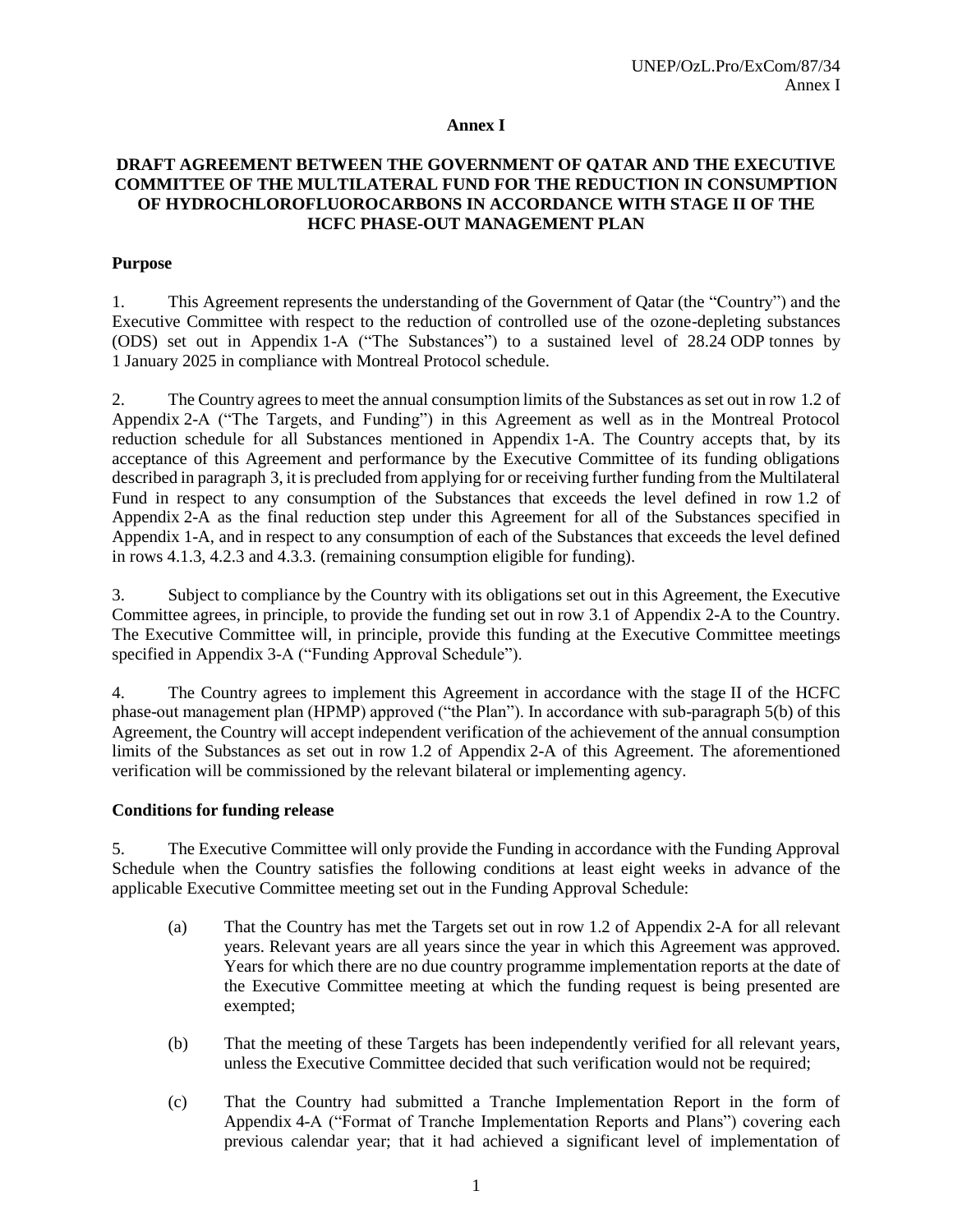activities initiated with previously approved tranches; and that the rate of disbursement of funding available from the previously approved tranche was more than 20 per cent; and

(d) That the Country has submitted a Tranche Implementation Plan in the form of Appendix 4-A covering each calendar year until and including the year for which the funding schedule foresees the submission of the next tranche or, in case of the final tranche, until completion of all activities foreseen.

#### **Monitoring**

6. The Country will ensure that it conducts accurate monitoring of its activities under this Agreement. The institutions set out in Appendix 5-A ("Monitoring Institutions and Roles") will monitor and report on implementation of the activities in the previous Tranche Implementation Plans in accordance with their roles and responsibilities set out in the same appendix.

#### **Flexibility in the reallocation of funds**

7. The Executive Committee agrees that the Country may have the flexibility to reallocate part or all of the approved funds, according to the evolving circumstances to achieve the smoothest reduction of consumption and phase-out of the Substances specified in Appendix 1-A:

- (a) Reallocations categorized as major changes must be documented in advance either in a Tranche Implementation Plan as foreseen in sub-paragraph 5(d) above, or as a revision to an existing Tranche Implementation Plan to be submitted eight weeks prior to any meeting of the Executive Committee, for its approval. Major changes would relate to:
	- (i) Issues potentially concerning the rules and policies of the Multilateral Fund;
	- (ii) Changes which would modify any clause of this Agreement;
	- (iii) Changes in the annual levels of funding allocated to individual bilateral or implementing agencies for the different tranches;
	- (iv) Provision of funding for activities not included in the current endorsed Tranche Implementation Plan, or removal of an activity in the Tranche Implementation Plan, with a cost greater than 30 per cent of the total cost of the last approved tranche; and
	- (v) Changes in alternative technologies, on the understanding that any submission for such a request would identify the associated incremental costs, the potential impact to the climate, and any differences in ODP tonnes to be phased out if applicable, as well as confirm that the Country agrees that potential savings related to the change of technology would decrease the overall funding level under this Agreement accordingly;
- (b) Reallocations not categorized as major changes may be incorporated in the approved Tranche Implementation Plan, under implementation at the time, and reported to the Executive Committee in the subsequent Tranche Implementation Report;
- (c) The Country commits to examining the possibility of using pre-blended systems with low-global-warming potential blowing agents instead of blending them in-house, for those foam enterprises covered under the Plan, should this be technically viable, economically feasible and acceptable to the enterprises;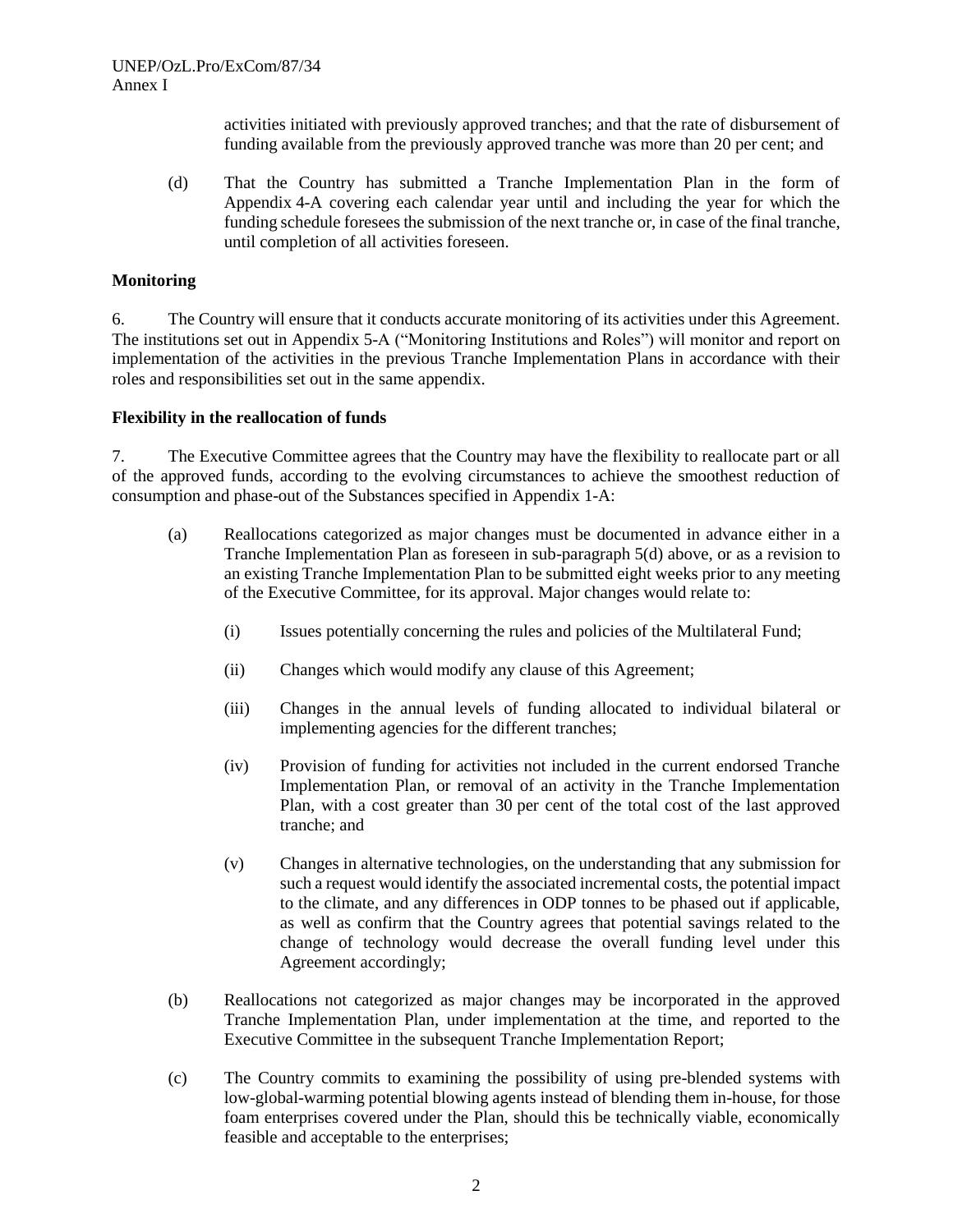- (d) The Country agrees, in cases where HFC technologies have been chosen as an alternative to HCFCs, and taking into account national circumstances related to health and safety: to monitor the availability of substitutes and alternatives that further minimize impacts on the climate; to consider, in the review of regulations standards and incentives adequate provisions that encourage introduction of such alternatives; and to consider the potential for adoption of cost-effective alternatives that minimize the climate impact in the implementation of the HPMP, as appropriate, and inform the Executive Committee on the progress accordingly in tranche implementation reports; and
- (e) Any remaining funds held by the bilateral or implementing agencies or the Country under the Plan will be returned to the Multilateral Fund upon completion of the last tranche foreseen under this Agreement.

### **Considerations for the refrigeration servicing sector**

8. Specific attention will be paid to the execution of the activities in the refrigeration servicing sector included in the Plan, in particular:

- (a) The Country would use the flexibility available under this Agreement to address specific needs that might arise during project implementation; and
- (b) The Country and relevant bilateral and/or implementing agencies would take into consideration relevant decisions on the refrigeration servicing sector during the implementation of the Plan.

#### **Bilateral and implementing agencies**

9. The Country agrees to assume overall responsibility for the management and implementation of this Agreement and of all activities undertaken by it or on its behalf to fulfil the obligations under this Agreement. UNIDO has agreed to be the lead implementing agency (the "Lead IA") and UNEP has agreed to be the cooperating implementing agency (the "Cooperating IA") under the lead of the Lead IA in respect of the Country's activities under this Agreement. The Country agrees to evaluations, which might be carried out under the monitoring and evaluation work programmes of the Multilateral Fund or under the evaluation programme of the Lead IA and/or Cooperating IA taking part in this Agreement.

10. The Lead IA will be responsible for ensuring co-ordinated planning, implementation and reporting of all activities under this Agreement, including but not limited to independent verification as per sub-paragraph 5(b). The Cooperating IA will support the Lead IA by implementing the Plan under the overall co-ordination of the Lead IA. The roles of the Lead IA and Cooperating IA are contained in Appendix 6-A and Appendix 6-B, respectively. The Executive Committee agrees, in principle, to provide the Lead IA and the Cooperating IA with the fees set out in rows 2.2 and 2.4 of Appendix 2-A.

### **Non-compliance with the Agreement**

11. Should the Country, for any reason, not meet the Targets for the elimination of the Substances set out in row 1.2 of Appendix 2-A or otherwise does not comply with this Agreement, then the Country agrees that it will not be entitled to the Funding in accordance with the Funding Approval Schedule. At the discretion of the Executive Committee, funding will be reinstated according to a revised Funding Approval Schedule determined by the Executive Committee after the Country has demonstrated that it has satisfied all of its obligations that were due to be met prior to receipt of the next tranche of funding under the Funding Approval Schedule. The Country acknowledges that the Executive Committee may reduce the amount of the Funding by the amount set out in Appendix 7-A ("Reductions in Funding for Failure to Comply") in respect of each ODP kg of reductions in consumption not achieved in any one year. The Executive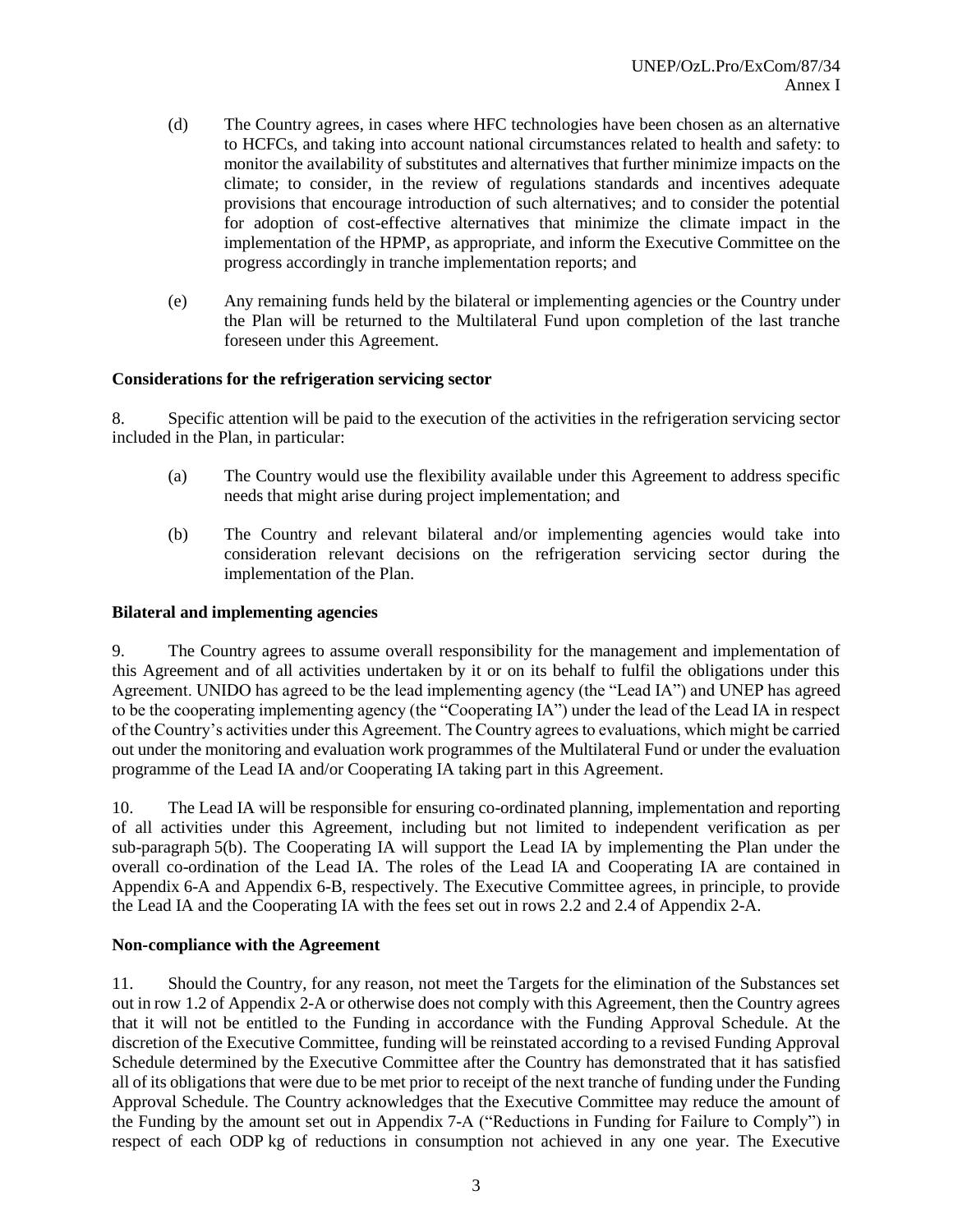Committee will discuss each specific case in which the Country did not comply with this Agreement, and take related decisions. Once decisions are taken, the specific case of non-compliance with this Agreement will not be an impediment for the provision of funding for future tranches as per paragraph 5 above.

12. The Funding of this Agreement will not be modified on the basis of any future Executive Committee decisions that may affect the funding of any other consumption sector projects or any other related activities in the Country.

13. The Country will comply with any reasonable request of the Executive Committee, the Lead IA and the Cooperating IA to facilitate implementation of this Agreement. In particular, it will provide the Lead IA and the Cooperating IA with access to the information necessary to verify compliance with this Agreement.

### **Date of completion**

14. The completion of the Plan and the associated Agreement will take place at the end of the year following the last year for which a maximum allowable total consumption level has been specified in Appendix 2-A. Should at that time there still be activities that are outstanding, and which were foreseen in the last Tranche Implementation Plan and its subsequent revisions as per sub-paragraph 5(d) and paragraph 7, the completion of the Plan will be delayed until the end of the year following the implementation of the remaining activities. The reporting requirements as per sub-paragraphs 1(a), 1(b), 1(d), and 1(e) of Appendix 4-A will continue until the time of the completion of the Plan unless otherwise specified by the Executive Committee.

## **Validity**

15. All of the conditions set out in this Agreement are undertaken solely within the context of the Montreal Protocol and as specified in this Agreement. All terms used in this Agreement have the meaning ascribed to them in the Montreal Protocol unless otherwise defined herein.

16. This Agreement may be modified or terminated only by mutual written agreement of the Country and the Executive Committee of the Multilateral Fund.

### **APPENDICES**

### **APPENDIX 1-A: THE SUBSTANCES**

| <b>Substance</b> | Annex | Group | Starting point for aggregate reductions in<br>consumption (ODP tonnes) |
|------------------|-------|-------|------------------------------------------------------------------------|
| HCFC-22          |       |       | 73.45                                                                  |
| HCFC-141b        |       |       | 0.58                                                                   |
| HCFC-142b        |       |       | 12.05                                                                  |
| Total            |       |       | 86.08                                                                  |

## **APPENDIX 2-A: THE TARGETS, AND FUNDING**

| <b>Row</b> | <b>Particulars</b>                       | 2021    | 2022  | 2023    | 2024  | 2025   | <b>Total</b> |
|------------|------------------------------------------|---------|-------|---------|-------|--------|--------------|
| 1.1        | Montreal Protocol reduction schedule of  | 56.49   | 56.49 | 56.49   | 56.49 | 28.24  | n/a          |
|            | Annex C, Group I substances (ODP tonnes) |         |       |         |       |        |              |
| 1.2        | Maximum allowable total consumption      | 56.49   | 56.49 | 56.49   | 56.49 | 28.24  | n/a          |
|            | Annex C, Group I substances (ODP tonnes) |         |       |         |       |        |              |
| 2.1        | Lead IA (UNIDO) agreed funding (US \$)   | 205,000 |       | 100,000 |       | 60,000 | 365,000      |
| 2.2        | Support costs for Lead IA (US \$)        | 14,350  |       | 7.000   |       | 4.200  | 25,550       |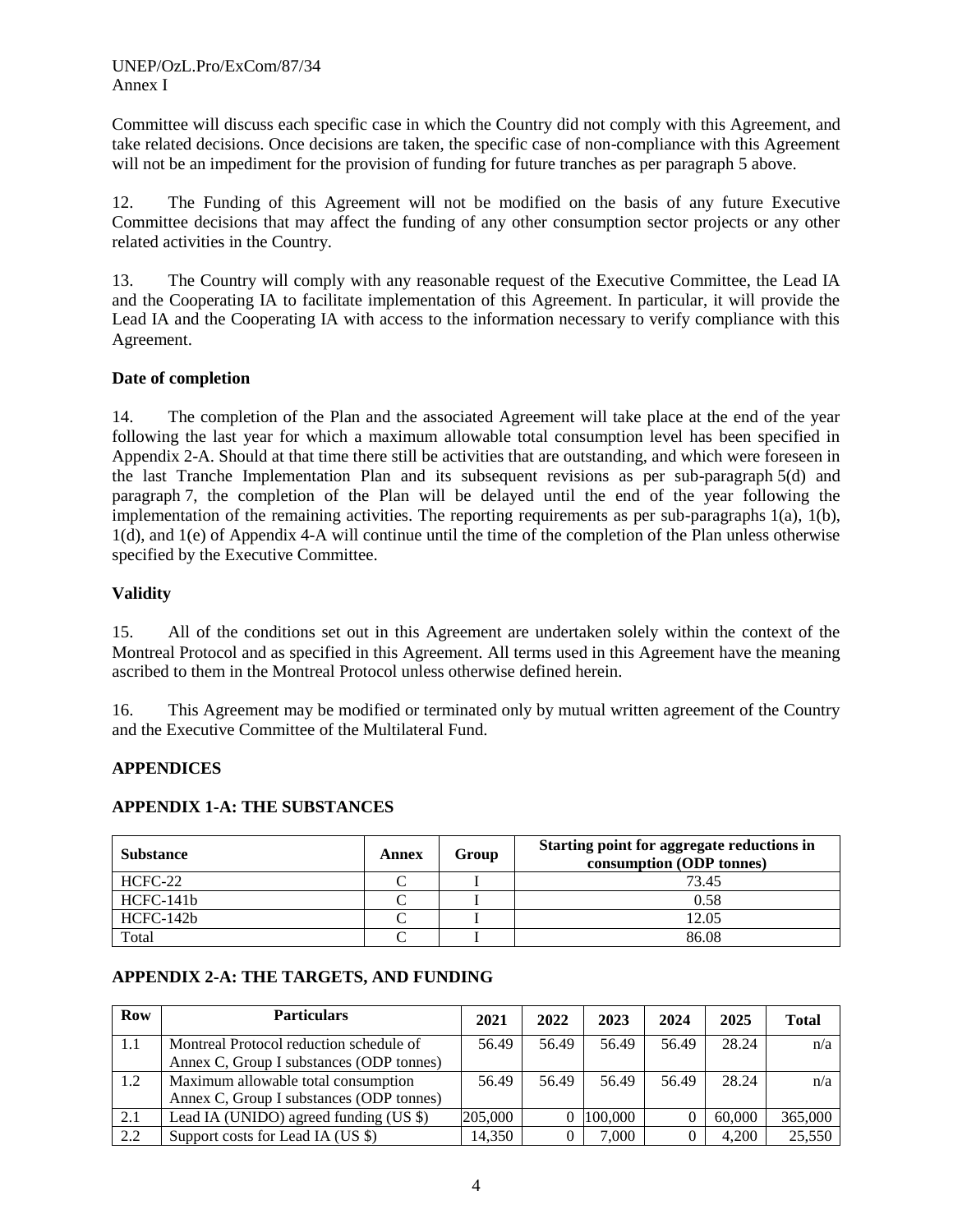| <b>Row</b> | <b>Particulars</b>                                                                   | 2021    | 2022 | 2023    | 2024     | 2025    | <b>Total</b> |
|------------|--------------------------------------------------------------------------------------|---------|------|---------|----------|---------|--------------|
| 2.3        | Cooperating IA (UNEP) agreed funding                                                 | 139,500 | 0    | 144,500 | $\Omega$ | 69,000  | 353,000      |
|            | (USS)                                                                                |         |      |         |          |         |              |
| 2.4        | Support costs for Cooperating IA (US \$)                                             | 18,135  | 0    | 18,785  | $\Omega$ | 8,970   | 45,890       |
| 3.1        | Total agreed funding (US \$)                                                         | 344,500 | 0    | 244,500 | $\Omega$ | 129,000 | 718,000      |
| 3.2        | Total support costs (US \$)                                                          | 32,485  | 0    | 25,785  | $\Omega$ | 13,170  | 71,440       |
| 3.3        | Total agreed costs (US \$)                                                           | 376,985 | 0    | 270,285 | 0        | 142,170 | 789,440      |
| 4.1.1      | Total phase-out of HCFC-22 agreed to be achieved under this Agreement (ODP tonnes)   |         |      |         |          |         |              |
| 4.1.2      | Phase-out of HCFC-22 to be achieved in the previous stage (ODP tonnes)               |         |      |         |          |         | 45.81        |
| 4.1.3      | Remaining eligible consumption for HCFC-22 (ODP tonnes)                              |         |      |         |          |         | 19.00        |
| 4.2.1      | Total phase-out of HCFC-141b agreed to be achieved under this Agreement (ODP tonnes) |         |      |         |          |         | 0.58         |
| 4.2.2      | Phase-out of HCFC-141b to be achieved in the previous stage (ODP tonnes)             |         |      |         |          |         | 0.00         |
| 4.2.3      | Remaining eligible consumption for HCFC-141b (ODP tonnes)                            |         |      |         |          |         | 0.00         |
| 4.3.1      | Total phase-out of HCFC-142b agreed to be achieved under this Agreement (ODP tonnes) |         |      |         |          |         | 0.00         |
| 4.3.2      | Phase-out of HCFC-142b to be achieved in the previous stage (ODP tonnes)             |         |      |         |          |         | 12.05        |
| 4.3.3      | Remaining eligible consumption for HCFC-142b (ODP tonnes)                            |         |      |         |          |         | 0.00         |

\* Date of completion of stage I as per stage I Agreement: 1 July 2019 and further extended, on an exceptional basis, to 31 December 2020 as per decision 86/29.

# **APPENDIX 3-A: FUNDING APPROVAL SCHEDULE**

1. Funding for the future tranches will be considered for approval at the first meeting of the year specified in Appendix 2-A.

#### **APPENDIX 4-A: FORMAT OF TRANCHE IMPLEMENTATION REPORTS AND PLANS**

1. The submission of the Tranche Implementation Report and Plans for each tranche request will consist of five parts:

- (a) A narrative report, with data provided by tranche, describing the progress achieved since the previous report, reflecting the situation of the Country in regard to phase out of the Substances, how the different activities contribute to it, and how they relate to each other. The report should include the amount of ODS phased out as a direct result from the implementation of activities, by substance, and the alternative technology used and the related phase-in of alternatives, to allow the Secretariat to provide to the Executive Committee information about the resulting change in climate relevant emissions. The report should further highlight successes, experiences, and challenges related to the different activities included in the Plan, reflecting any changes in the circumstances in the Country, and providing other relevant information. The report should also include information on and justification for any changes vis-à-vis the previously submitted Tranche Implementation Plan(s), such as delays, uses of the flexibility for reallocation of funds during implementation of a tranche, as provided for in paragraph 7 of this Agreement, or other changes;
- (b) An independent verification report of the Plan results and the consumption of the Substances, as per sub-paragraph 5(b) of the Agreement. If not decided otherwise by the Executive Committee, such a verification has to be provided together with each tranche request and will have to provide verification of the consumption for all relevant years as specified in sub-paragraph 5(a) of the Agreement for which a verification report has not yet been acknowledged by the Committee;
- (c) A written description of the activities to be undertaken during the period covered by the requested tranche, highlighting implementation milestones, the time of completion and the interdependence of the activities, and taking into account experiences made and progress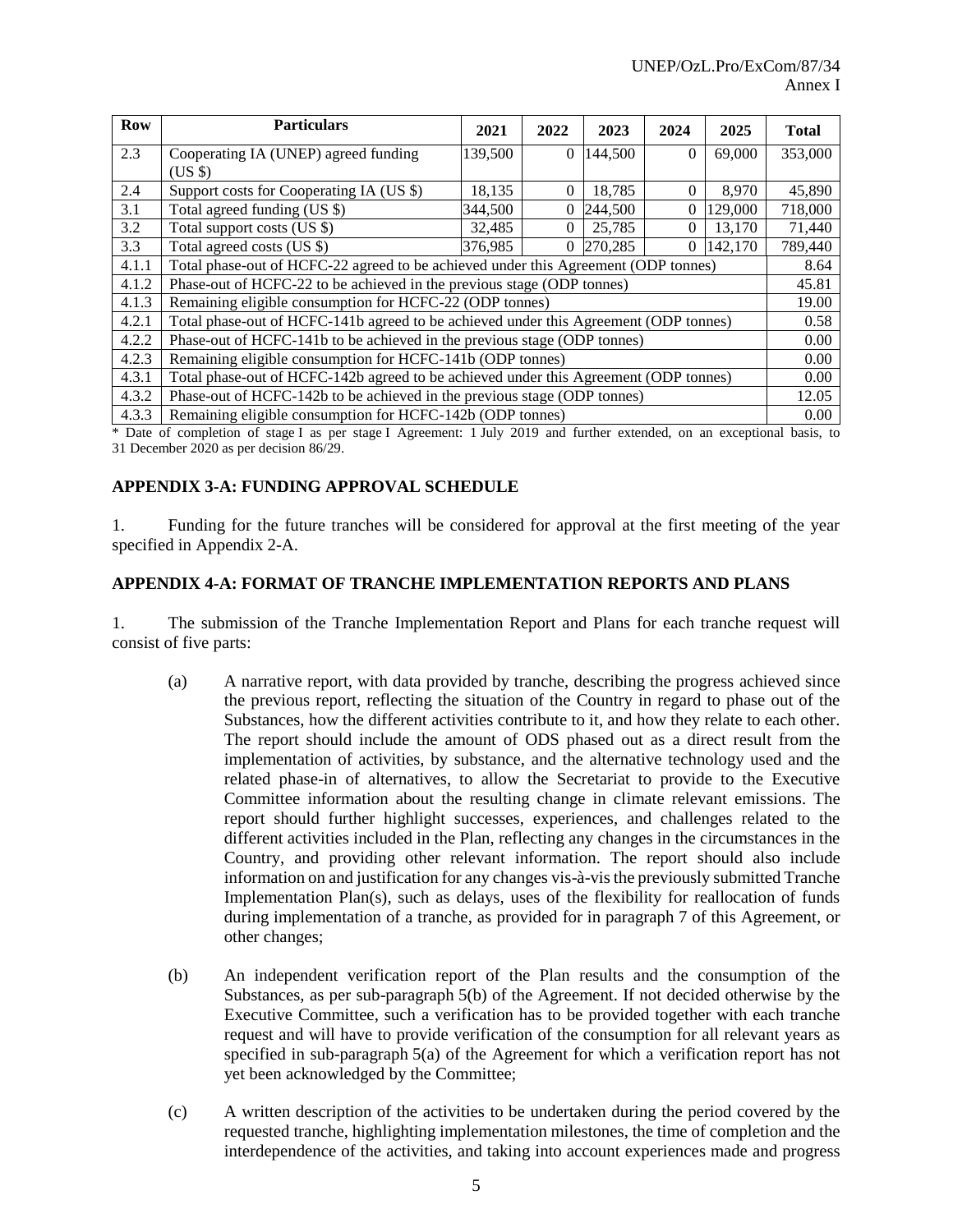achieved in the implementation of earlier tranches; the data in the plan will be provided by calendar year. The description should also include a reference to the overall Plan and progress achieved, as well as any possible changes to the overall Plan that are foreseen. The description should also specify and explain in detail such changes to the overall plan. This description of future activities can be submitted as a part of the same document as the narrative report under sub-paragraph (b) above;

- (d) A set of quantitative information for all Tranche Implementation Reports and Plans, submitted through an online database; and
- (e) An Executive Summary of about five paragraphs, summarizing the information of the above sub-paragraphs 1(a) to 1(d).

2. In the event that in a particular year two stages of the HPMP are being implemented in parallel, the following considerations should be taken in preparing the Tranche Implementation Reports and Plans:

- (a) The Tranche Implementation Reports and Plans referred to as part of this Agreement, will exclusively refer to activities and funds covered by this Agreement; and
- (b) If the stages under implementation have different HCFC consumption targets under Appendix 2-A of each Agreement in a particular year, the lower HCFC consumption target will be used as reference for compliance with these Agreements and will be the basis for the independent verification.

## **APPENDIX 5-A: MONITORING INSTITUTIONS AND ROLES**

1. The national ozone unit (NOU) is the central administrative unit established within the administrative structure of Ministry of Environment, responsible for the co-ordination of governmental activities with respect to the ozone layer protection and facilitation of ODS phase-out.

2. The NOU will be responsible for the overall co-ordination of national activities towards the HPMP implementation.

3. The management of the implementation of the planned project activities will be allocated to the NOU in cooperation with the Lead IA.

4. An independent and certified auditor will audit and verify the consumption of ODS reported by the Government through Article 7 and country programme reports.

# **APPENDIX 6-A: ROLE OF THE LEAD IMPLEMENTING AGENCY**

- 1. The Lead IA will be responsible for a range of activities, including at least the following:
	- (a) Ensuring performance and financial verification in accordance with this Agreement and with its specific internal procedures and requirements as set out in the Country's HPMP;
	- (b) Assisting the Country in preparation of the Tranche Implementation Reports and Plans as per Appendix 4-A;
	- (c) Providing independent verification to the Executive Committee that the Targets have been met and associated tranche activities have been completed as indicated in the Tranche Implementation Plan consistent with Appendix 4-A;
	- (d) Ensuring that the experiences and progress is reflected in updates of the overall plan and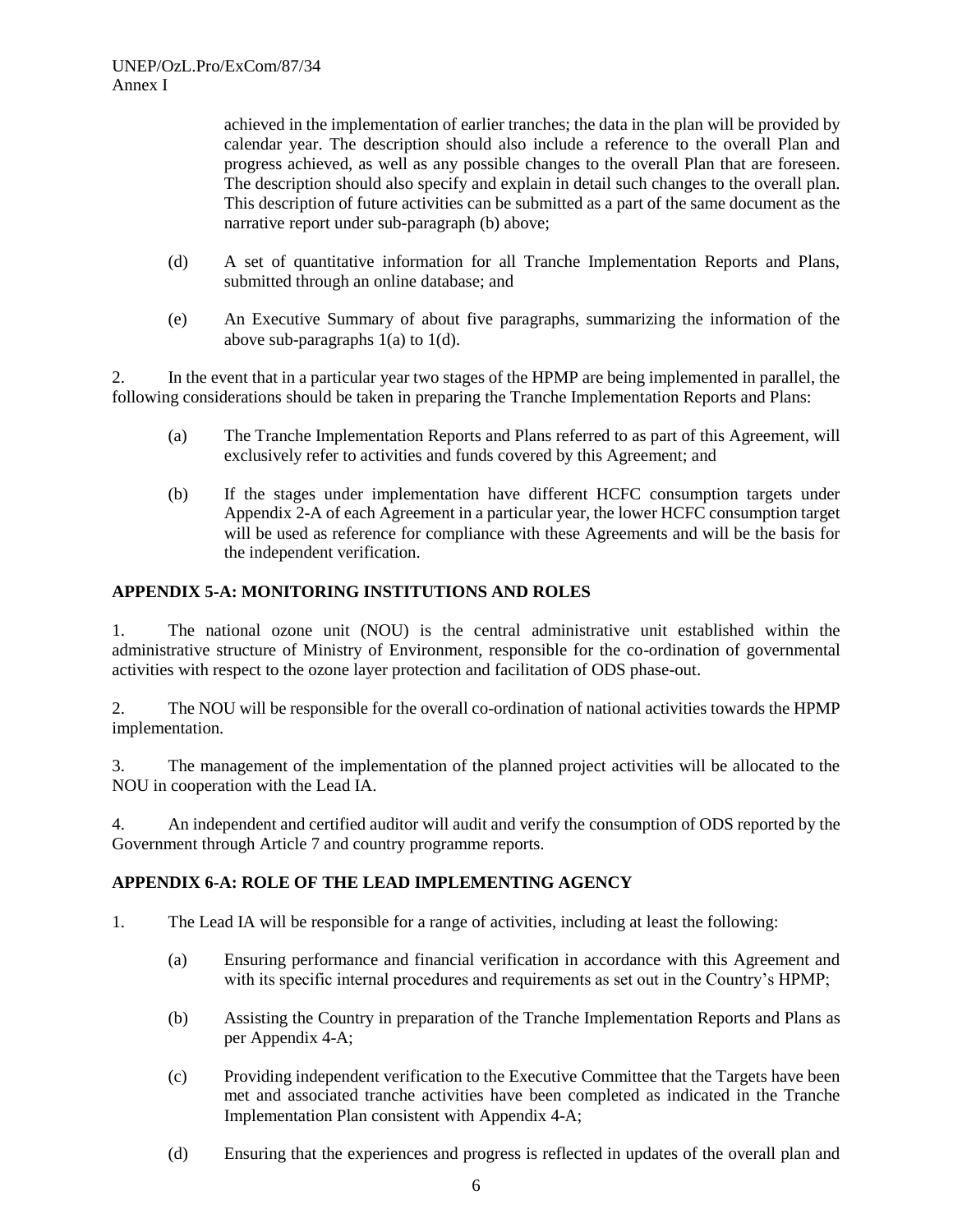in future Tranche Implementation Plans consistent with sub-paragraphs  $1(c)$  and  $1(d)$  of Appendix 4-A;

- (e) Fulfilling the reporting requirements for the Tranche Implementation Reports and Plans and the overall plan as specified in Appendix 4-A for submission to the Executive Committee, and should include the activities implemented by the Cooperating IA;
- (f) In the event that the last funding tranche is requested one or more years prior to the last year for which a consumption target had been established, annual tranche implementation reports and, where applicable, verification reports on the current stage of the Plan should be submitted until all activities foreseen had been completed and HCFC consumption targets had been met;
- (g) Ensuring that appropriate independent technical experts carry out the technical reviews;
- (h) Carrying out required supervision missions;
- (i) Ensuring the presence of an operating mechanism to allow effective, transparent implementation of the Tranche Implementation Plan and accurate data reporting;
- (j) Co-ordinating the activities of the Cooperating IA, and ensuring appropriate sequence of activities;
- (k) In case of reductions in funding for failure to comply in accordance with paragraph 11 of the Agreement, to determine, in consultation with the Country and the Cooperating IA, the allocation of the reductions to the different budget items and to the funding of the Lead IA and each Cooperating IA;
- (l) Ensuring that disbursements made to the Country are based on the use of the indicators;
- (m) Providing assistance with policy, management and technical support when required;
- (n) Reaching consensus with the Cooperating IA on any planning, co-ordination and reporting arrangements required to facilitate the implementation of the Plan; and
- (o) Timely releasing funds to the Country/participating enterprises for completing the activities related to the project.

2. After consultation with the Country and taking into account any views expressed, the Lead IA will select and mandate an independent entity to carry out the verification of the HPMP results and the consumption of the Substances mentioned in Appendix 1-A, as per sub-paragraph 5(b) of the Agreement and sub-paragraph 1(b) of Appendix 4-A.

# **APPENDIX 6-B: ROLE OF THE COOPERATING IMPLEMENTING AGENCIES**

1. The Cooperating IA will be responsible for a range of activities. These activities are specified in the Plan, including at least the following:

- (a) Providing assistance for policy development when required;
- (b) Assisting the Country in the implementation and assessment of the activities funded by the Cooperating IA, and refer to the Lead IA to ensure a co-ordinated sequence in the activities;